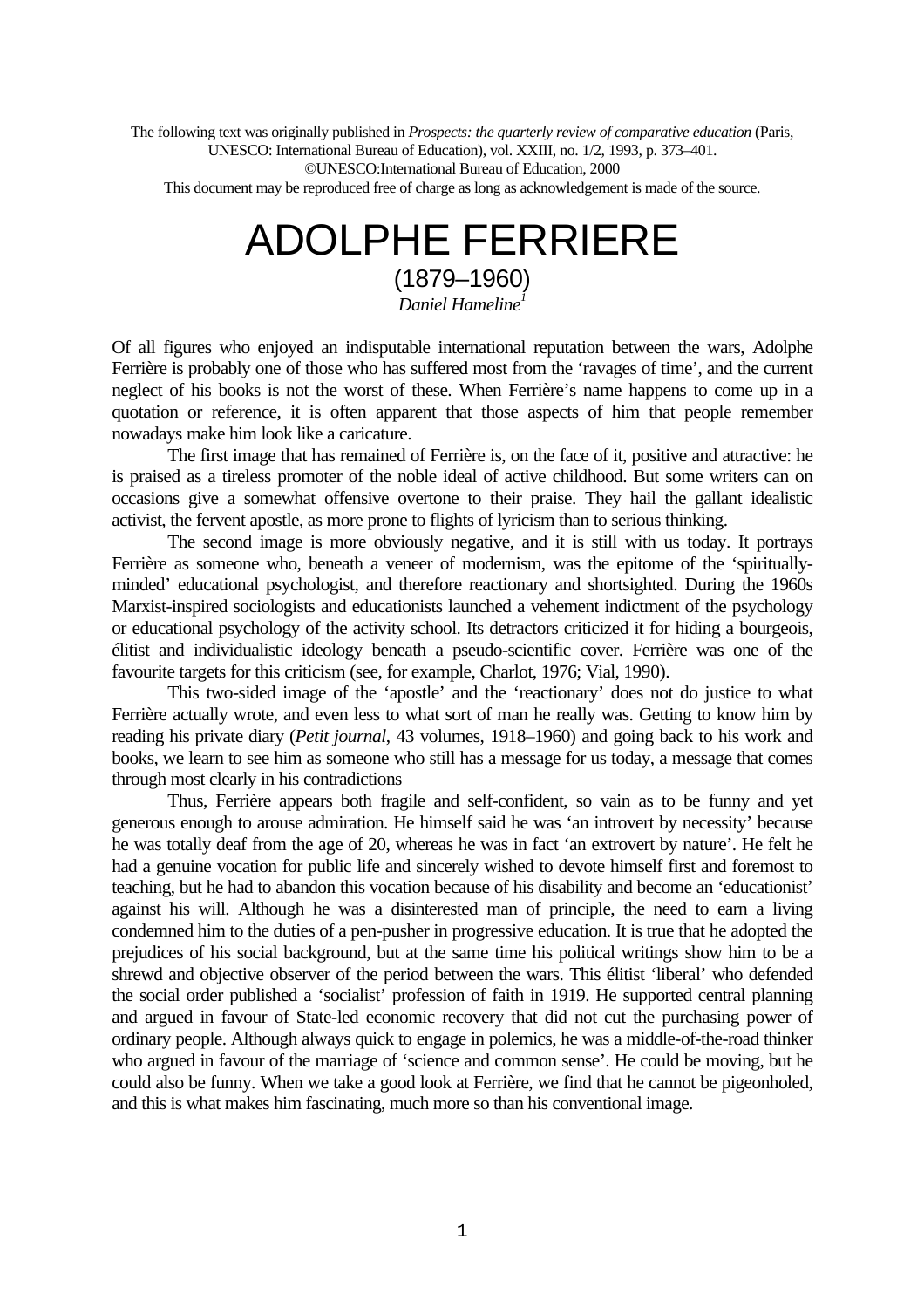# **Adolphe Ferrière's work**

On 23 January 1944, Ferrière wrote in his main diary, *Mon grand journal*,<sup>2</sup> that he could split his intellectual life into five decades, each of them dominated by a different discipline:

From 1900 to 1910 metaphysics was my main interest. From 1910 to 1920 I moved on to psychology. From 1920 to 1930 it was educational theory that had pride of place, and from 1930 to 1940, sociology. And since 1940, I have been steeped in philosophy, up to my neck in it, not to mention mind and soul.

Obviously this division into decades is purely arbitrary, but comparing Ferrière's view with the bibliography compiled by Gerber in 1989 does enable us to draw one direct lesson.

This affects the usual view of this leading educationist's relationship with educational theory. Although he acknowledges that it once occupied 'pride of place' in his intellectual life, this was only for a brief and well-defined period: 1920–1930. After 1930 his main interests lay elsewhere. This assertion, which knocks the habitual view of Ferrière on the head, fits in with the image he had of himself, and does not seem to be too far from the truth.

Ferrière, who was both a thinker and a man of action, was always repelled by the label of 'educationist', which he found restrictive and petty. He crossly claimed in 1924 (*La pratique de l'école active*, p. 39) that he had not 'read a single book on educational theory' and in 1931 (*L'école sur mesure à la mesure du maître*, p. 155) that he 'knew nothing about educational theory'. 3

In fact, Ferrière was loath to be termed an educationist for two reasons. The first was that from an early age he thought that his place was primarily in the European political, economic and social arena, where indeed he was soon to play his part. From 1918 to 1923 he was editor of the Christian socialist journal *L'Essor*, for which he continued to write political editorials until he retired from public life in 1953. It should be pointed out that, in terms of the volume of material published, this constitutes as important a part of his work as his books on education. For Ferrière, his interest in education was just one aspect of his work as a free citizen.

Moreover—and this is what gives an original and poignant touch to his role as a teacher— Ferrière always praised the intuition of the man of action and he always claimed to be a 'practitioner' (cf. Hameline, 1982). When his physical disability forced him to give up the work that had enabled him to have direct contact with children, he regarded his career in publishing as an extension of his 'vocation' as a teacher. He became an educationist only because he was unable to do otherwise. We cannot understand Ferrière unless we constantly bear in mind the terrible handicap that his early deafness represented for him. It was an astounding achievement to have been able none the less to play such an active role in society.

## **The man who so much wanted to be a teacher**

There is no doubt that if he had not been prevented by his deafness, Ferrière's first venture would have been to start the new school on which he had published a brochure, *Projet d'école nouvelle*, in 1909.

Gerber (1982) has described how Ferrière's teaching vocation emerged. Reading the Journal reconstitué,<sup>4</sup> the young Ferrière's correspondence with his parents and finding out more about his family and social background enables us to confirm three facts: Ferrière continued in adult life to show the same aptitude for leadership as he had displayed in his youth; he had the 'individualistic' stamp typical of educational innovators; and he grew up in a philanthropic upper middle class family in Geneva, with the 'new schools' of that city forming part of his everyday surroundings.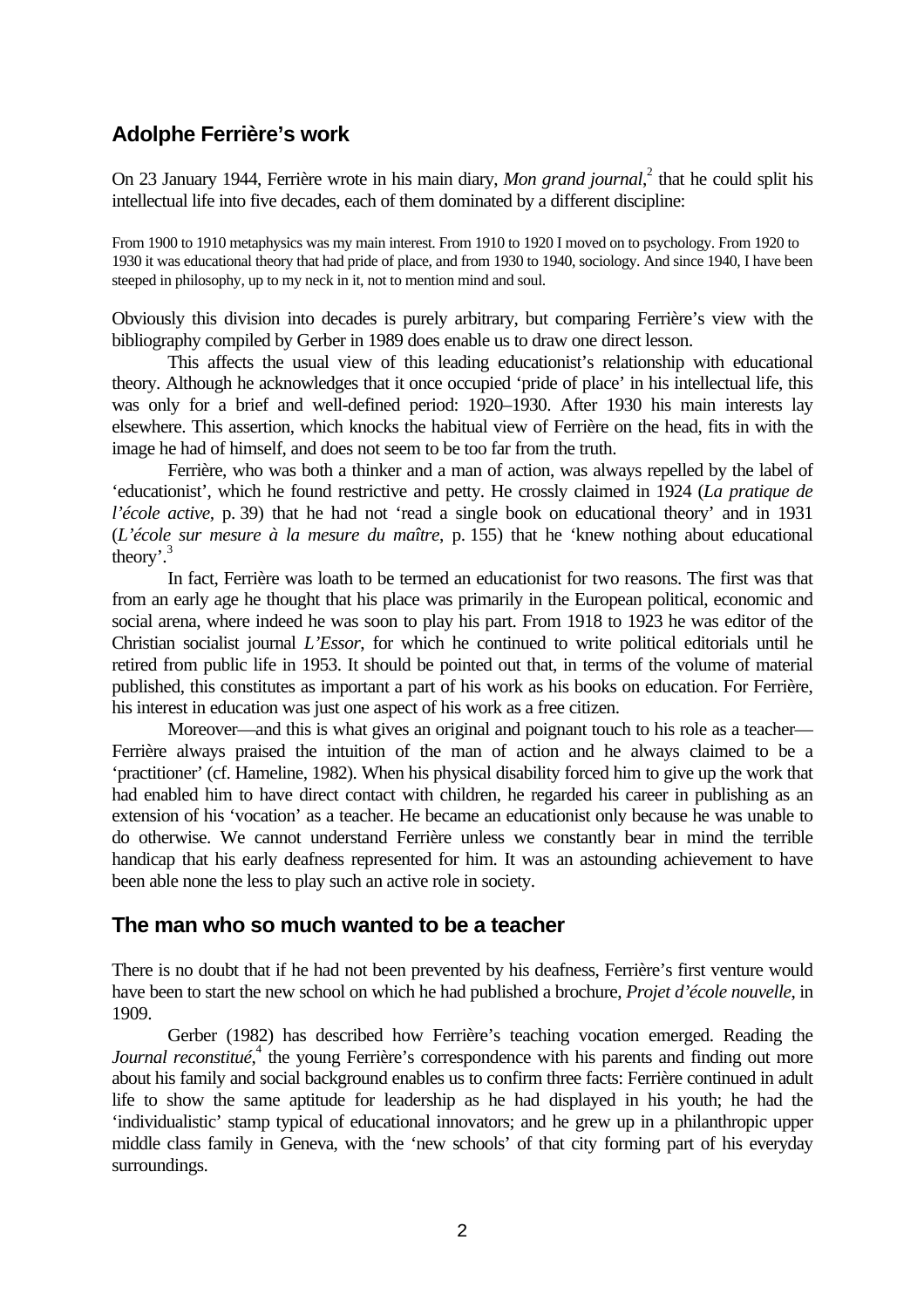## **In praise of the leader**

First of all, the *Journal reconstitué* (the diary he reconstructed after all his early work was destroyed in a fire) dates the beginning of the adolescent Ferrière's role as a leader in his family group from 1893. Later, as a young man, he was also a leading figure among the young people he knew in Geneva.

Let us look more closely at this point. Ferrière always stressed the 'psychological' factor in his wish to look after children and adolescents. Referring to himself as a 'teacher by profession', he at the same time described himself as a 'child psychologist' (*L'éducation dans la famille*, 1921; cf. 1935, p. 3). In a private assessment of his career written in 1953 (*Un destin en marge des autres, p.* 13), he insists with hindsight on his psychologist's 'curiosity', which he seems to have employed with regard to group phenomena from an early age. Here the educationist and the political analyst join forces with the psychologist, and it is in this triple role that Ferrière can be described as following in the footsteps of Gustave Le Bon, the first exponent of crowd psychology (1895). Thus in his 1921 book *L'autonomie des écoliers*—which he describes (p. 68) as a 'study of social psychology'—Ferrière ends a chapter about child gangs 'by reproducing the main passages from a document given [to him] by a teacher' who as an adolescent had been 'leader of a few such gangs' (p. 57).

If we compare this account with two biographical notes devoted to Ferrière and written under his supervision (Peeters, 1911; Meyhoffer & Gunning, 1929), it becomes clear that Ferrière is describing *his own experiences* under cover of anonymity. The same gang of cousins appears and the same ´mountaineering club' is formed, followed by a literary society which performs his plays. Even the style is recognizably similar.

Is this modesty or ingenuity? Probably both. It is a device that allows Ferrière to talk about himself in the third person while avoiding the danger of being criticized for hogging the limelight. The trouble here is that Ferrière the social psychologist is giving a description of Ferrière the leader that Ferrière the teacher cannot thoroughly endorse. Because what type of leader is he praising? The answer is an autocrat, perfectly capable of fostering rivalries within his group the better to assert his authority; a manipulator 'who dispenses others from any effort while giving them the illusion that the success of the group is due to their efforts', thereby making himself indispensable; a pocket-size Machiavelli who admits that he encouraged the group to elect another leader in order to make them want him back as leader (p. 61).

The young leader thus described shows himself to be an astute 'psychologist' who makes a virtue out of manipulating people. This anthological pearl is one of the first examples of a psychomanagerial literature on the psychology of leadership that blossomed from the 1920s onwards. Ferrière the teacher drew a psycho-moralistic conclusion from it for the control of groups of children by adults: the children should be allowed to progress (meaning, in fact, that they should be led) from anarchy to order by making them want the latter. The constraints resulting from a lack of order would be more decisive in helping them to achieve autonomy than the adoption by teachers of premature and authoritarian measures to organize the group.

The importance the author of *L'autonomie des écoliers* attaches to this account starring himself shows the extent to which Ferrière regarded this youthful experience as an initial test of his talent for observation and for manipulating his peers. And it was a test which he obviously found convincing.

## **The non-conformist**

In the second place, Ferrière told his first biographer E. Peeters in 1911 that he had 'suffered a great deal at secondary school'. By the time he wrote his 1953 review of his career this memory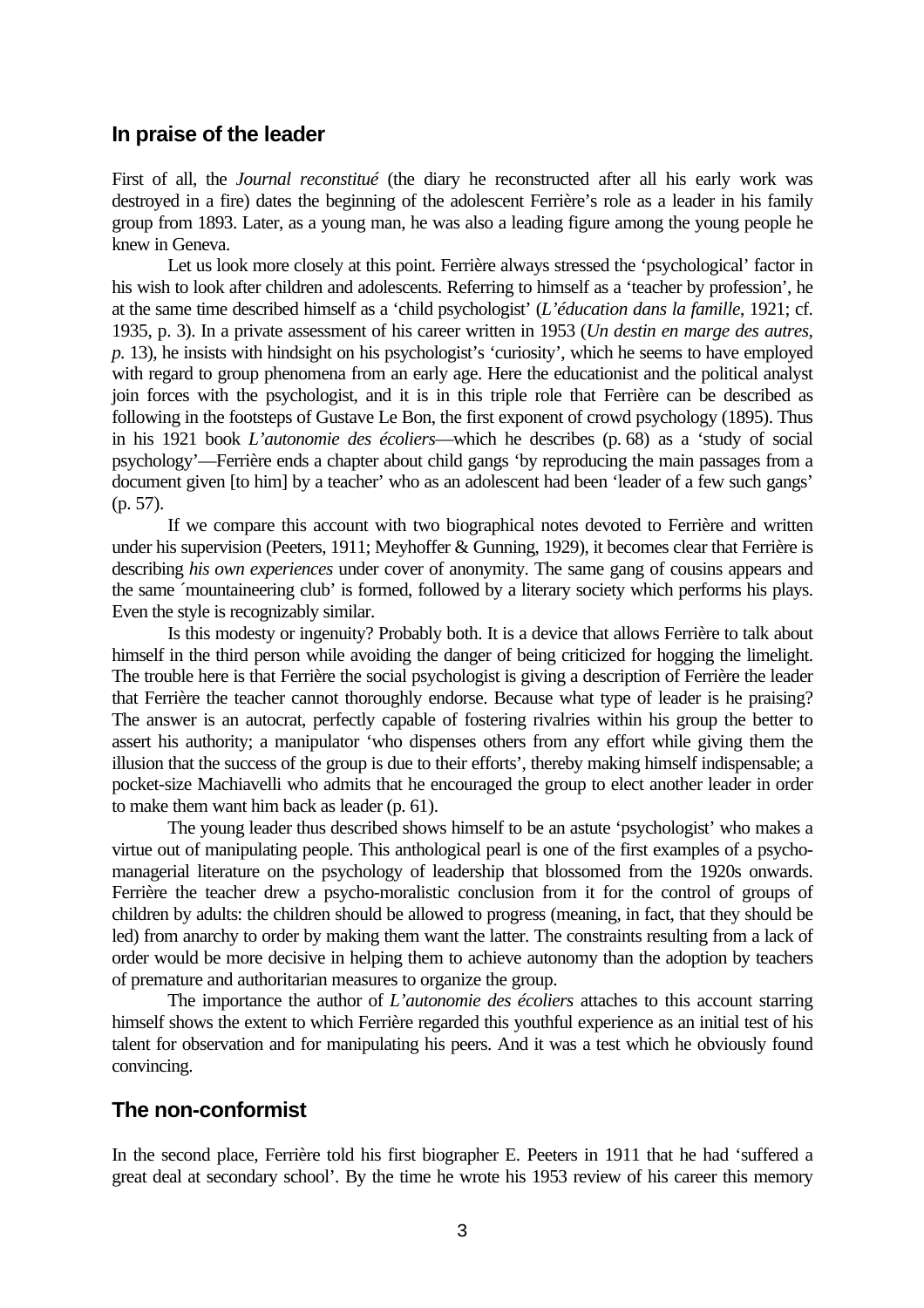had taken a turn for the worse: 'Secondary school nearly killed me.' This is a conventional, even banal, comment on the part of a supporter of 'the new education', but in his personal account of those schooldays Ferrière does not acrimoniously attack his teachers and the way they conducted their classes, apart from complaining about the wall which his inexorably worsening deafness was putting up between him and them. On the other hand, he is much harder on his schoolmates. It was not just his deafness that set him apart, but also his rather arrogant wish not to conform to the conventions in use among the 'leading families', and which also affected relations among pupils. Typically, for someone with a mission as an educational innovator, Ferrière was, in his way, a nonconformist.<sup>5</sup> Although 'sociable and accommodating', as he himself wrote in his secret autobiography in 1921, he behaved as an individualist, or to put it more precisely, as 'unattached', to use the sporting term.

One characteristic common to the founders of the new schools in the countryside who wanted to break with the existing school order<sup>6</sup> was that they had strong, charismatic personalities. The history of the new schools is often the history of stormy collaboration followed by break-ups between individuals with strongly contrasting characters, although obviously there is more to it than that. Despite his deafness, Ferrière was in many people's eyes a man of dialogue with a deep wish to listen to and help others. But this openness was not incompatible with an awareness of his own worth, and his highly individual manner is evident in his *Projet d'école nouvelle*, published in 1909. Ferrière was then aged 30 and described himself as a man of initiative, sure of the merits of his venture and the approach he had adopted and anxious to make his mark on the educational landscape. At the same time, however, his proposals reflect his support for the ideals shared by the new schools in the countryside. To quote his own words, he wanted to be acknowledged as 'a pioneer among pioneers' (1924, p. 36–37).

## **Ferrière's family and the new school**

A third factor in helping us to understand Ferrière's 'vocation' is that he came into contact with the new schools in the countryside at an early stage in their development. The movement began in 1889, when Cecil Reddie established the New School in Abbotsholme, England. Adolphe was not the first Ferrière to discover the new schools; he learned about them through his family. From 1899 two of his first cousins were attending two schools regarded as flagships of the movement: one was at the *Landerziehungsheim* at Ilsenburg, Germany, whose headteacher was Hermann Lietz, and the other at the New School in Bedales whose head was J.H. Badley, a former colleague of Cecil Reddie at Abbotsholme. His uncle, the Reverend Louis Ferrière, visited the *Deutschen Landerziehungsheime* before Adolphe and published a report on them in 1901.

Ferrière relates that in 1899 he made a visit, accompanied by his father, to French sociologist Edmond Demolins at the École des Roches in Verneuil-sur-Avre, France.<sup>7</sup> He had read Demolins' best-selling *A quoi tient la supériorité des anglo-saxons?* (1897), as well as his manifesto for parents, *L'éducation nouvelle* (1898). As Ferrière has often recalled, it was Demolins who suggested that the young man should take on a job in which his worsening deafness would not be too much of a handicap: setting up an International Office of New Schools. Ferrière could carry out a comparative evaluation for the innovators that in the long term could also benefit State schools. At this point, however, Ferrière had not yet given up his plans to teach and he discussed the issue at great length with his parents,<sup>8</sup> for whom he had great respect.<sup>9</sup>

## **Ferrière's teaching experience**

The most important period in Ferrière's early career were the two years (1900–02) he spent with Hermann Lietz, who was a true source of inspiration to him.<sup>10</sup> He went to Lietz' school in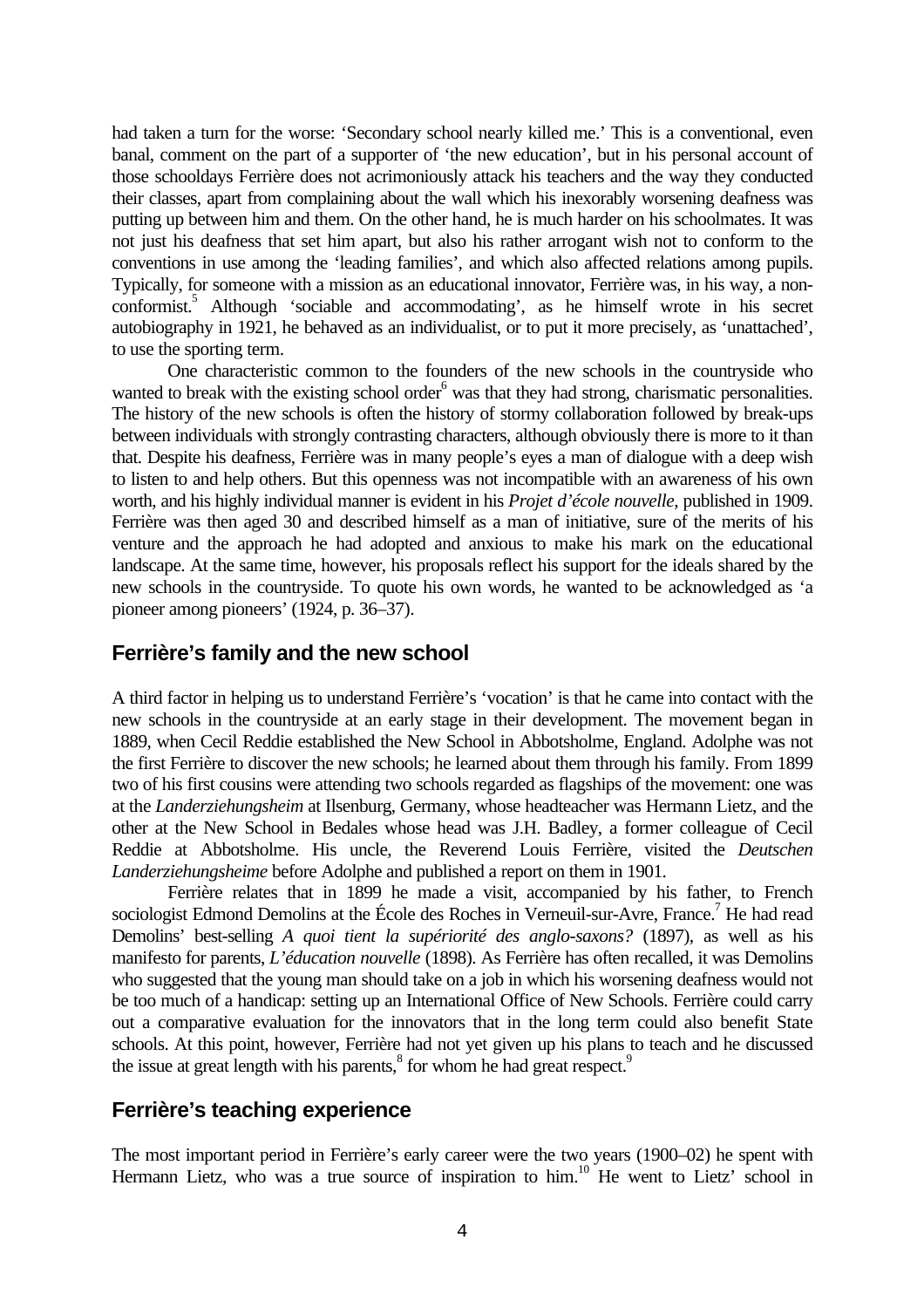Germany as a 'volunteer teacher' and, if the family's letters are anything to go by, he spent a lot of time organizing and supervising the studies of his younger brothers, who were pupils at the school. But he won Lietz' trust, took his side during a teachers' revolt and became for a few months the assiduous and fascinated direct assistant of this charismatic figure.

Grunder (1987), working from unpublished documents, has attempted to reconstruct what Ferrière actually did during this period that he always described as 'exhilarating', referring to the 'great life of Haubinda'. Was he overestimating in retrospect the scope of his brief experience as a teacher? The school curricula and timetables analyzed by Grunder seem conventional enough. But it was during this period that Ferrière says that he tried for the first time to give lessons based on the 'spontaneous interests' of pupils (1931, p. °73), which enabled him to claim that he had anticipated 'the two attempts that followed, in 1907 and 1908, those of Mrs Montessori and Dr Decroly', and which, unlike his own, were discussed all over the world.

Ferrière's insistence that he had been a forerunner of the great innovators can be explained by the 'strategic' choice he had to make when he 'went into educational theory' in 1921: describing himself as someone with teaching experience and thus setting himself apart from those who pioneered new education only in their books. In 1936 (p. 219) he distinguished himself from the other teachers at the Jean-Jacques Rousseau Institute (Claparède, Bovet, Piaget): they had all written profusely, he said with a hint of sarcasm, 'only the undersigned has actually taught'.

Apart from his initial experience with Hermann Lietz in 1900–02, Ferrière describes the three months he spent in Glarisseg in 1902 helping W. Frei and W. Zuberbuhler, two Swiss colleagues of Lietz who had established the first Swiss *Landerziehungsheim*. He also mentions the six years during which he worked from time to time at the Les Pléïades boarding school (1914–20) (cf. Hameline, 1982; Gerber et al., 1990).

## **The Bex new school: the activity school method**

It was during his year at the new school in Bex (1920–21) that Ferrière experimented with the ideas to be applied to 'the activity school in practice', as he called his book published in 1924. *La pratique de l'école active* was based on the unpublished *Journal de notre petite classe*, of which it contains long extracts. The manuscript of this diary has been located and a study by Hameline and Gerber (1986–89) for the Swiss National Fund for Scientific Research offers a synoptic comparison of the published extracts with the unpublished text.

The comparison confirms and underlines the insubstantial, not to say insignificant, nature of the experience itself. Ferrière was honest enough to make this quite clear in his book. One extract from the diary reads: 'I am beginning to understand many things. They can all be summed up in one sentence: you don't do what you want to do' (1924, p. °61). Further on he remarks: 'I came to Bex to find out how the activity school works and to confirm my convictions. I have only acquired a sketchy idea of the technique but the overall experience, however incomplete, has only strengthened my convictions' (p. 82). We shall return to this last point later.

None the less, reading the *Journal de notre petite classe* reveals several things that Ferrière did not make public. For instance, he only published extracts from his own notes whereas the diary comprises three viewpoints: Ferrière's, that of his wife Isabelle and that of their colleague and friend Elisabeth Huguenin.<sup>11</sup> This three-sided debate that goes on throughout the diary is extremely informative. Ferrière's companions frankly express their doubts about the convictions underpinning the type of educational action engaged in: no, the two women wrote, these pupils do not learn of their own accord; yes, they enjoy 'schoolbook' exercises which do not apparently correspond to any 'spontaneous' interest; if these children are passive or confused, it is obviously because they have been conditioned by their earlier schooling, but it is also because the activity class syllabus is too ambitious and complex and they do not understand what it is aiming at. It was probably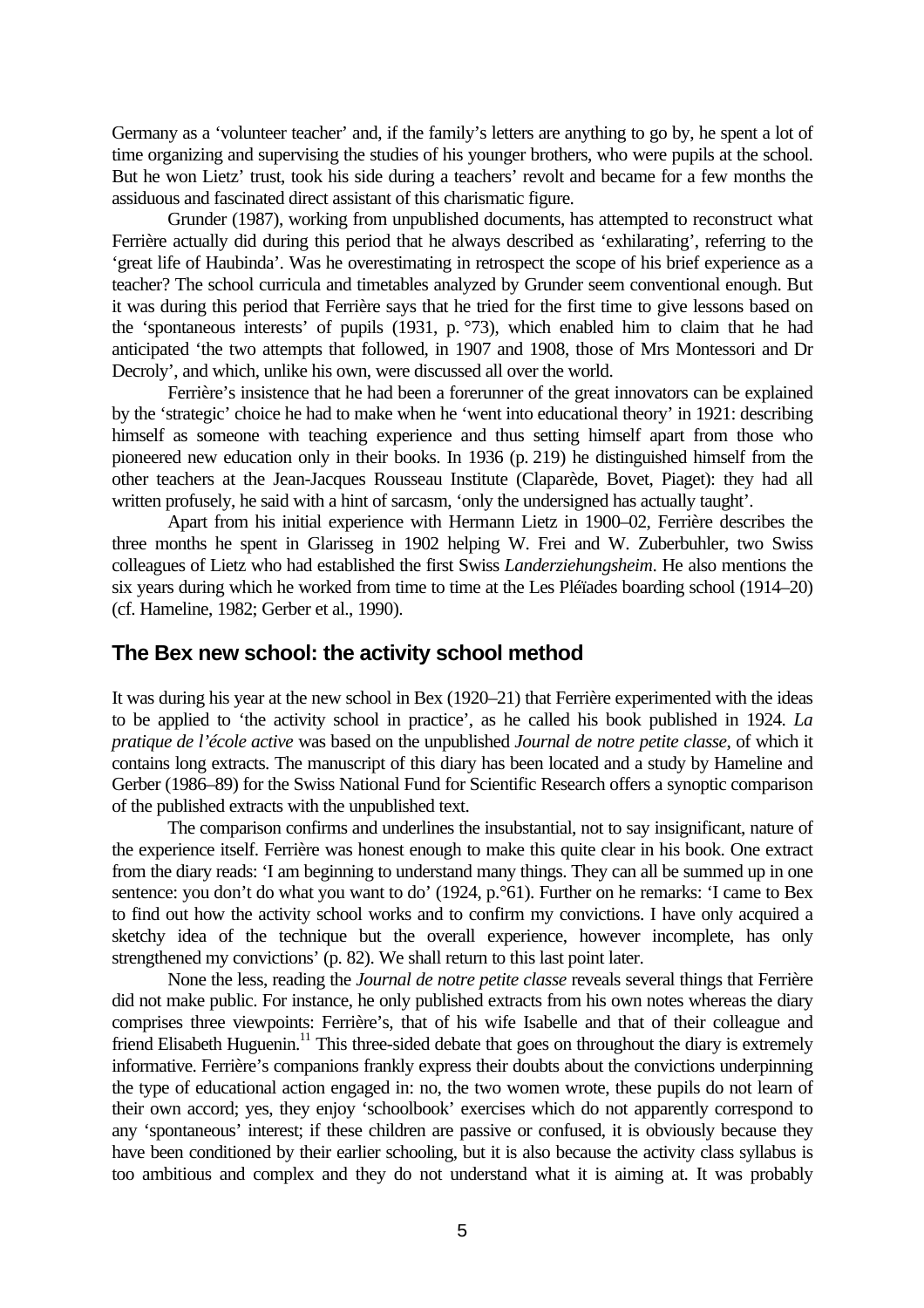Ferrière's militant idealism that prevented him from reporting the reservations of his colleagues, who were less convinced than he.

#### AN UNHEEDED ADVISER

Ferrière's final attempt to put his theories into practice was to end in disappointment. In 1924 he was asked to take part in setting up an international school in Geneva. Initially reticent, he quickly became almost impatiently enthusiastic and threw himself into the project, imposing his opinions on Paul Meyhoffer, the prospective headmaster, who was particularly devoted to him. Ferrière even offered to house the school which it was starting up in a chalet owned by his family. He was made 'general manager' with the task of drawing up the school's educational charter—a mission which he regarded as the last chance he might have to put his ideas into practice. But the founding committee did not really share Ferrière's innovative designs; what they wanted was a modern school that would inspire the confidence of international civil servants and thus ensure a good reputation, not a laboratory for testing educational theories.

Although Ferrière must have sensed the opposition and reservations of his colleagues, he none the less forged ahead, leaving himself without any way out and personally assuming all the risks. The early days were difficult: Ferrière wanted to finish with curricula imposed from on high and counted on the teacher's ingenuity to encourage spontaneous activity on the part of the pupils and to lead them, as he himself had tried to do at Bex, to develop their own curriculum. But neither teachers nor pupils—and parents less—were ready for such an adventure that, moreover, gave all the appearances of chaos. During the first few weeks, Ferrière wrote in his diary about his fears. In 1925 he tried to make the school self-managing, with the same disappointing result. From 1926 onwards, he could see that the school would not be the laboratory that he had hoped would point the way to a reform of the education system. Although he remained as an adviser to the international school until about 1929, psychologically he started drifting away from it at the end of 1926.

#### FERRIÈRE'S 'HOME'

In 1929 Ferrière found the compensation he had been seeking for his thwarted dreams of teaching. He was still nostalgic for the model school that he had not been able to establish personally and which he had expected to confirm his ideas. Moreover, he found it hard to get over the fact that his wife could not give him the large family he would have loved to raise. In his diary he tells of the pain he felt as the father of an only child, an engaging boy with a strong but difficult personality. The educational haven he sought was known by the English name, 'Home'. In his end-of-the-year review for 1929 he wrote:

I need children around me. At the Home, I have found children hungry for affection, an atmosphere of purity, sincerity, mutual help, manageresses who say they need my support, who follow my advice on teaching and had already been following it on general education, even before I had given it. I feel 'at home'.

In exchange for this warm reception, Ferrière became the Home's self-appointed publicist, elevating this humble orphanage to the rank of ideal activity school. He became its adviser, exerting his influence over the manageresses, setting himself up as a father-figure for the children (who called him 'Uncle Adolphe'), a role played by ear, and taking a concerned interest in their education. He expended boundless energy on behalf of the Home, whose financial problems were endemic. It so happened that in 1933 he came to live close by and became chairman of the governors' association, a position he held until 1947 (cf. Coquoz, 1989).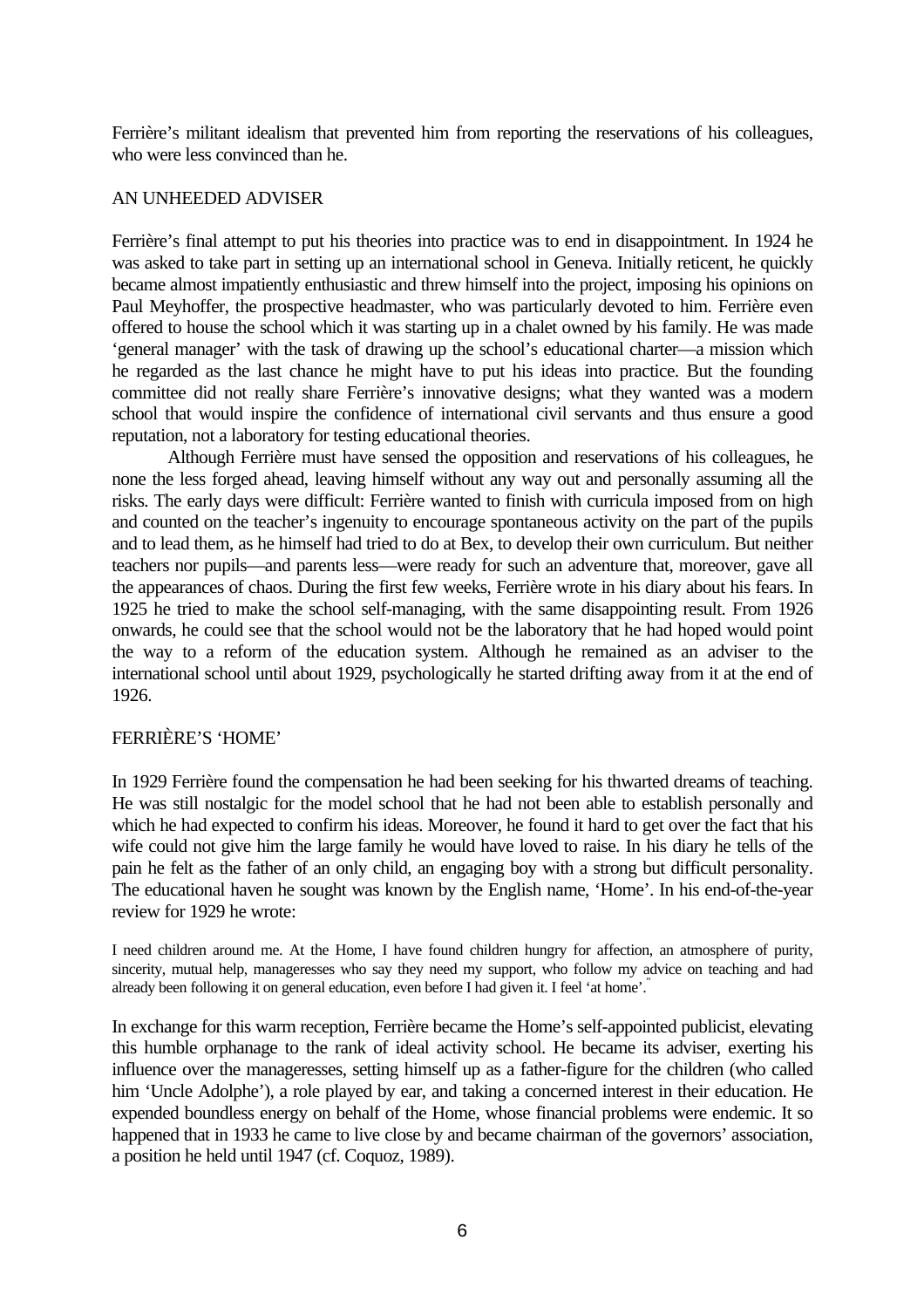## **The promoter of ideas**

So whereas Ferrière tried to project an image of himself as an experienced teacher, he had only sporadically been directly responsible for education and he had not been satisfied with the outcome. What he lacked was not intuition, but length of experience. The former enabled him to pinpoint what was wrong with the education system, but only the second would have enabled him to put his own convictions to the test. But was he capable of calling his convictions into question? This seems unlikely, judging by the statement referred to earlier: at Bex, in 1920–21, Ferrière the man of conviction, who 'believed' in the activity school, came face to face with Ferrière the technician, who was trying to devise ways of putting it into practice. Even though Ferrière the technician was unable to bring his efforts to a successful conclusion, Ferrière the activist remained convinced of the merits of his cause. The reason was that Ferrière's beliefs rested on two premises: he thought that they were supported by 'scientific' argument, and secondly he felt that they were capable of ushering in a real change in mentalities, and indeed a 'new era'.

Ferrière the thinker described himself as a man of experience for strategic reasons: he had noticed that theorists were immediately challenged in educational circles, where there was little tolerance for lessons other than practical lessons. But in the end he decided to make actively promoting ideas his principal task, and became a propagandist. In fact, his deafness left him no other option.

The teacher of Bex was also the author of the incisive pamphlet *Transformons l'école* (1920), in the introduction to which he portrays the traditional education system as the very embodiment of evil.<sup>13</sup> He was also a speaker at the Calais Conference in 1921, was elected vicechairman of the newly formed New Education Fellowship and became editor in January 1922 of *Pour l'ère nouvelle*, the French-language version of its journal. Ferrière was completely taken up by his role as an activist. He published thousands of pages during the 1920s when, as he says, pedagogy 'had pride of place' in his intellectual life. A huge amount of correspondence remains from this period and demonstrates the prestige he enjoyed; he noted the 'volume' in his diary with a mixture of pride and despondency. The fact was that he had truly become a public figure.

# **Condemned to fame**

The year 1921 was a critical one for Ferrière who was then, so to speak, *forced to become famous* just to survive. He was no longer a man of private means who could devote himself to education as to a freely chosen leisure activity. Ferrière had become a low wage earner. Married in 1910, father of a child in 1916, he had become by 1921 a man with serious financial problems. When his house burned down in 1918, destroying twenty years' writing, he felt badly shaken,<sup>14</sup> and in 1919 the collapse of the German and Austrian currencies put paid to the fortune he had inherited from his mother. Ferrière found himself obliged to earn a living, just as he was having to face the fact that his plans to establish his own school were not viable. His unsuccessful experiment with the girls of the 'lower class' at the new school in Bex, also in 1921, provided further proof that because of his deafness he was now unfit for educational work that brought him into direct and permanent contact with children.

He had mixed feelings about fame. He pursued it with a sometimes touchy persistence and a feverish level of promotional activity which he himself said was like the 'superficiality of a butterfly'. But he was sincere when he wrote in his diary in 1922 that his dream would have been to 'make his place' like a cricket and to lead a quiet life as a teacher in direct contact with a group of children whom he would guide according to how he saw the principles of the new school. Giving up this dream was an inner tragedy that often left him defeated and depressed.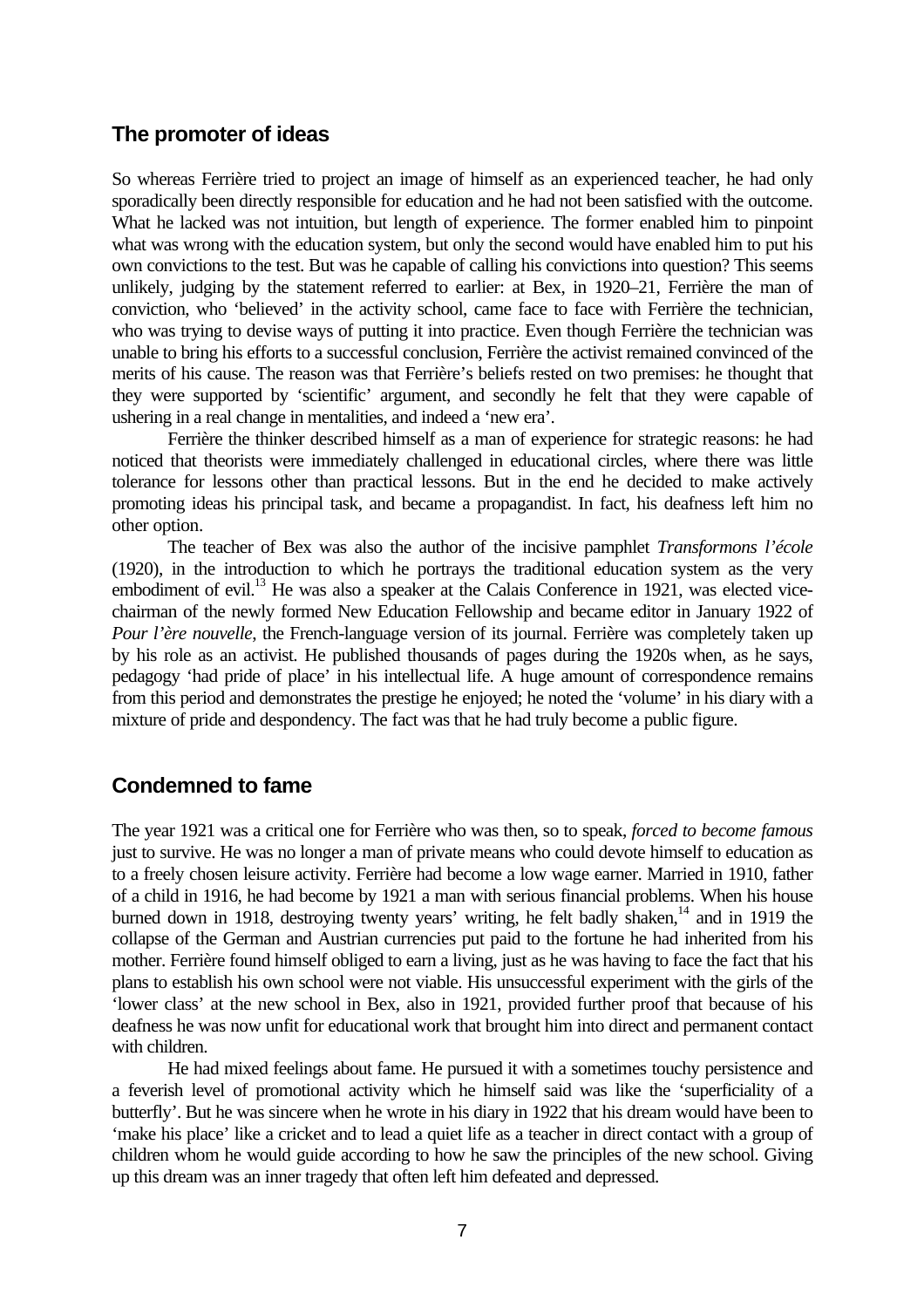We next find him courageously going off at a tangent, caught up in a whirlwind of public relations, while asserting in a letter dated 9 December 1925 that his deafness made his personal relationships 'extremely awkward, tiring, even exhausting' and that he had been trying without success to gain some small pecuniary advantage out of all these commitments. The same complaint crops up time and time again in his diary: 'with my deafness, financial problems are particularly tormenting', he wrote in 1925.

From 1921 onwards, he played an active part in the gradual and laborious process of planning and setting up the International Bureau of Education (IBE). He was appointed deputy director when it was founded in 1925 and his position was confirmed when the IBE became an international organization in 1929.<sup>15</sup> But he had no illusions about the appointment: he had himself turned down the job of secretary-general from which he was debarred by his deafness. He had attempted in vain to 'find a paid slot' within the IBE for his International Bureau of New Schools, of which he had from the beginning been the only employee—unpaid. Not having a salary got him down. Although he drew some comfort from the prestige he enjoyed, he was too honest to be totally taken in by it.

During the 1920s he regularly spoke at conferences of the Fellowship (Montreux in 1923; Heidelberg, 1925; Locarno, 1927; Elsinore, 1929). *Pour l'ère nouvelle* took up a considerable amount of his time. He spoke of it as *his* journal and turned it into a platform for his ideas, but it only brought in a very small amount of money.

His 'decade in the service of education' was also one in which Ferrière travelled extensively abroad, giving many lectures which were in fact arguments in favour of the activity school or genetic psychology as he understood it. Belgium and the Netherlands (1924), France, the United Kingdom, Yugoslavia (1925), Italy (1926), France, Belgium, Germany, Italy, Hungary, Romania, Austria (1928), Germany, Czechoslovakia, Poland (1929), Spain, Venezuela, Ecuador, Peru, Chile, Argentina, Paraguay, Portugal (1930). And he felt that his work had been recognized when he was officially asked to evaluate the education system of the Smyrna district in Turkey in 1928.

## **The political writer and the philosopher**

Ferrière also had to establish himself in his field through his intellectual output. Very early on, he started work on a massive intellectual undertaking of which his ideas on education were only one aspect. He puts the date of his first ideas on 'genetic psychology' in 1905, then in 1909, when he gave his first public lectures at the University of Geneva.

However, his fervent activism, coupled with the need to earn a living from his writings, were partly to prevail over this intellectual project. Ferrière the thinker had to make way for Ferrière the political writer, but the two encroached upon each other. The thinker needed to take his time and meditate on what he was to write; the political writer had to work quickly, find an audience and pull in his meagre royalties. Not counting the hundreds of articles he was to turn out for all kinds of newspapers and journals, Ferrière wrote books aimed at the general public which were extremely successful and often translated (*Transformons l'école,* 1920; *L'éducation dans la famille,* 1921; *L'activité spontanée chez l'enfant*, 1922; *La coéducation des sexes,* 1926; *Le grand coeur maternel de Pestalozzi*, 1927; *Trois pionniers de l'éducation nouvelle*, 1928; *Nos enfants et l'avenir du pays, appel aux parents et aux éducateurs*, 1942). Indeed, Ferrière had real talent as a journalist—he could write rapidly and effortlessly—but he could not resist the temptation of including in these minor works references to his masterwork which were sometimes so obscure as to appear difficult, despite his lively, flowing style.

Moreover, when he decided to address a 'specialized' readership of education professionals, he was as concerned with meeting deadlines as with producing properly completed pieces of work. So despite the thickness of the two volumes of *L'Ecole active* (1922b), it is a book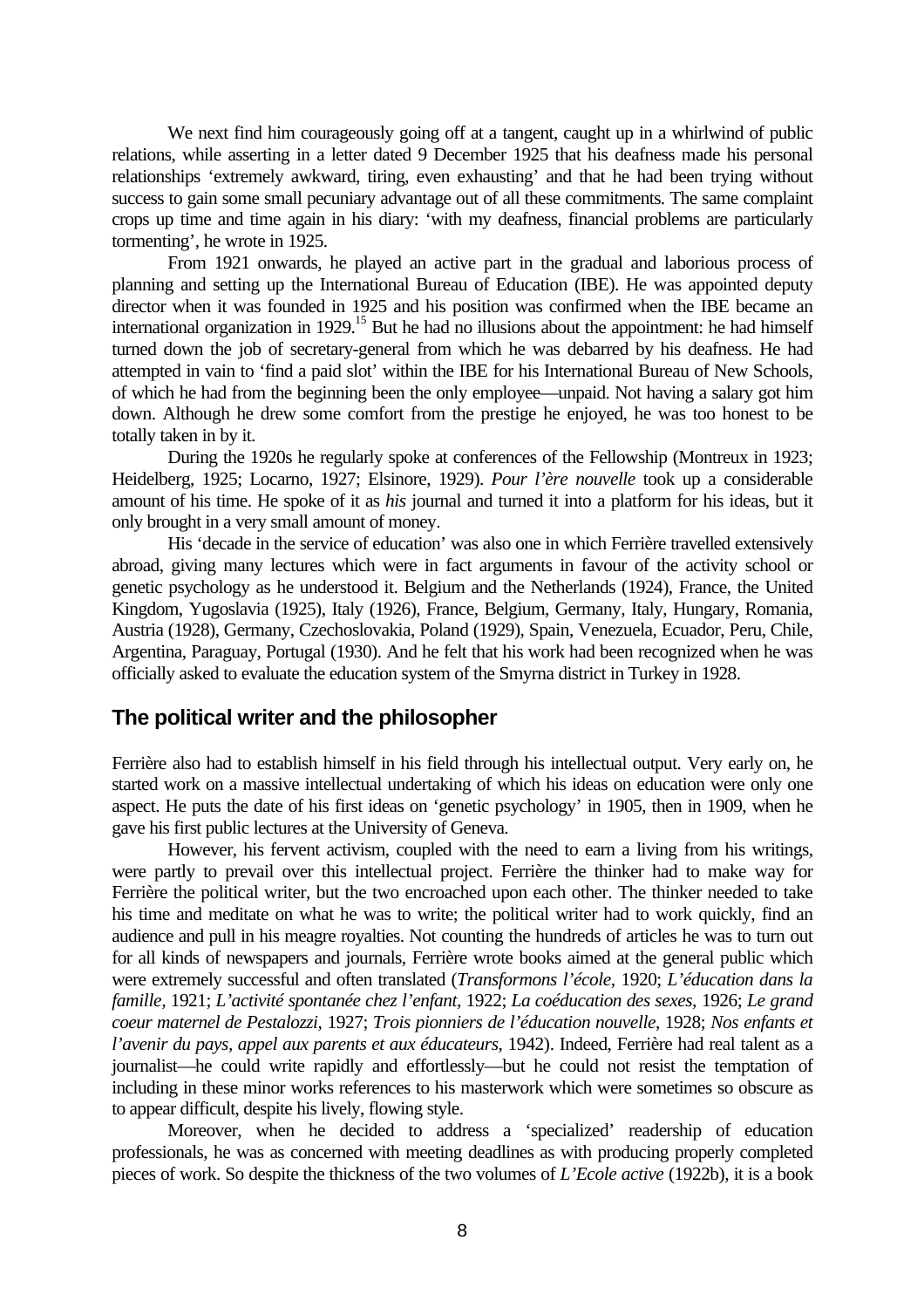that was hastily turned out, even cobbled together, and owed its existence to Ferrière's facility for writing, his talent for piecing together existing material and re-using bits of his previous work. He began writing it on 18 September 1921; at 12.30 p.m. on 23 October he completed the 425th and final page.

Such haste could not fail to give his detractors the arguments they had been looking for. Ferrière was particularly hurt by one attack launched soon after the book came out. Without warning, his 'deaf friend and colleague' from Geneva, Edouard Claparède, published an analysis of the book in February 1923, ridiculing Ferrière and accusing him of producing a ragbag of ideas in which the concept of the activity school—a very simple one in Claparède's view—was bogged down in an impossible hotch-potch of philosophical dogma. It is true that there were political motives behind this scathing criticism: Claparède was irritated by Ferrière's tendency to play at his own game and to claim the idea of the activity school as his own. But with this reservation, we have to agree that Claparède was not completely wrong from an intellectual point of view. If Ferrière had taken his time he would undoubtedly have completely recast his book. In any case, his 1946 book baring the same title of *L'école active*—a much smaller work—was actually a patchwork composed of a few chapters taken from *L'autonomie des écoliers* (1921), *La pratique de l'école active* (1924) and *L'école active* (1922): in short, there was not much left of the book published in 1922. Nowadays we would say that despite its campaigning nature, it was a book that had not correctly identified its target readership.

## **An unfinished work**

All the same, Ferrière thought there was an audience for his intellectual masterwork. When he brought out *Le Progrès spirituel* in 1927, this substantial 364–page book was supposed to herald an ambitious series entitled 'L'éducation constructive' in which Ferrière planned to set out the educational ideas at the basis of his analyses of the previous decades. But the book was a flop and the follow-up was never published. Here again, Ferrière had not managed to find an audience able to read his work without being put off: 'L'éducation constructive' was presented as a series of 'discussions about genetic psychology for parents and teachers', but *Le Progrès spirituel*, which quotes more than 300 authors, was actually an overview of doctrine aimed more at intellectuals. However, in this general survey Ferrière touched on too many subjects to which separate disciplines laid claim and in which he was not acknowledged as an expert in academic circles. His outlook was still focused too sharply on education. Anxious to put forward a philosophy that was both comprehensive and to the point, Ferrière offered an approach that went off at a tangent and ran the risk of not being understood.

There were, however, other reasons why Ferrière's work had fallen out of favour. In the late 1920s, many of those who had been campaigning in the name of idealism or psychologism fell prey to disillusion.<sup>16</sup> During this period experimental pedagogy was being turned into an academic discipline in contrast with the 'experiential' pedagogy of 'born teachers', as favoured by Ferrière.<sup>17</sup> Meanwhile those working in the field were reducing the 'activity school'—that sustaining utopia to the status of 'activity methods'—a mere collection of useful tactics. The late 1920s also saw the emergence of socialist and communist tendencies within the ranks of the *Groupe français d'éducation nouvelle* (GFEN) set up by Ferrière, and at the Fellowship conference in Nice in 1932 these were instrumental in replacing the 'spiritualistic' principles inspired by Ferrière in  $1921^{18}$  with principles determined more by concern for social equality and democratization.

By the end of the decade Ferrière noted, not without bitterness, that although his books had been widely translated he was intellectually isolated. Underestimating the influence he had on many people through his writing for the general public, he wrote in his diary on 16 February 1929: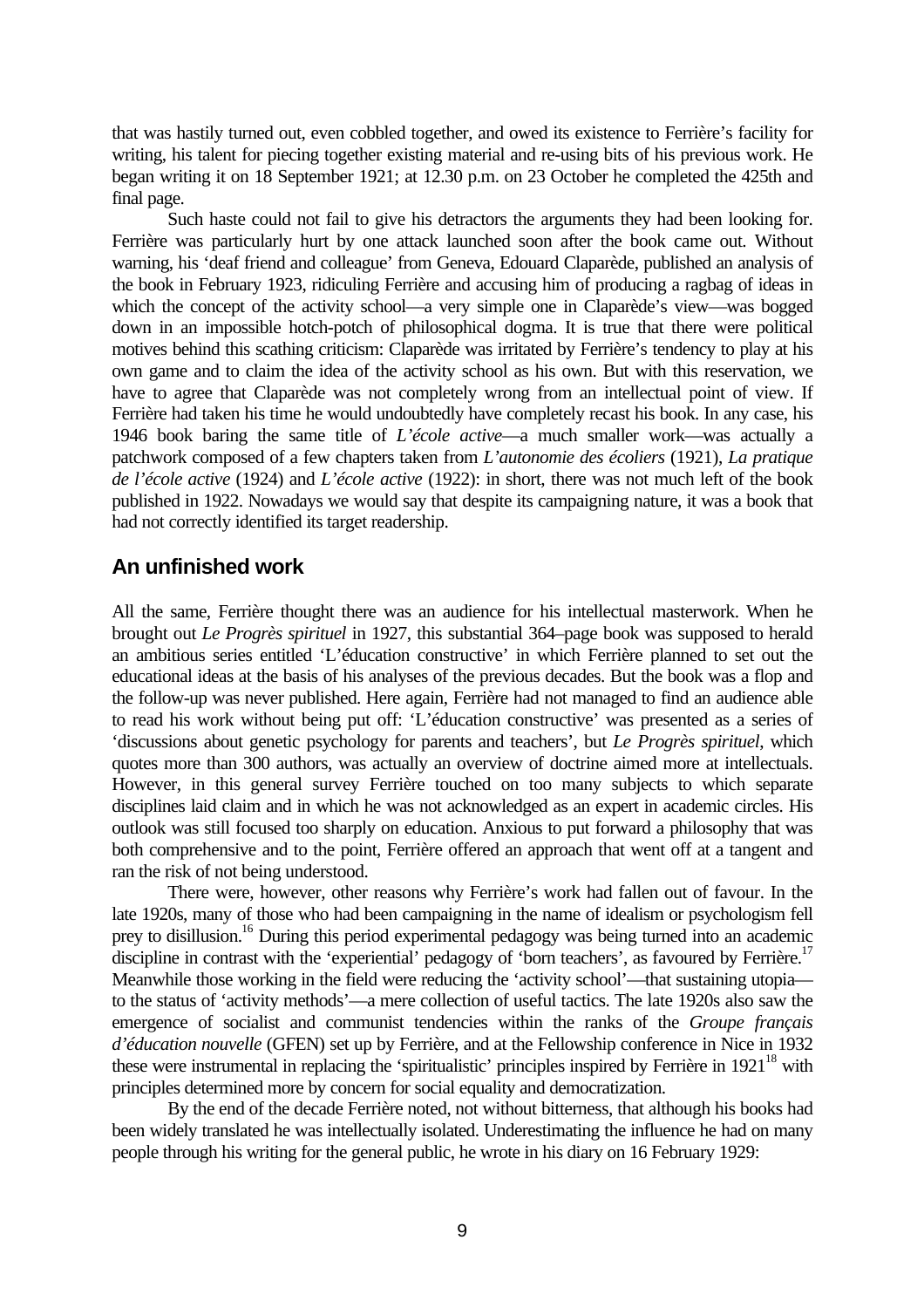*My disappointments* [underlined in the text]. I note with some bitterness that I have apparently devoted my life to the new schools and that they seem unaware of my efforts and my books. [...] Many headteachers to whom I have written have forgotten that I exist. Most of their colleagues have never known that I exist. The books I have written for them have fallen by the wayside. [...] There are no publishers for my books, or when I do find any they manage to corner all the profits; no money, therefore no secretary, therefore no way to write my books. I believe I have some basic good qualities, and I am wasting my life rendering small services for which nobody is grateful [...].

Ferrière had no disciples.<sup>19</sup> There was no 'Ferrière movement' in the sense that we speak of a 'Montessori movement' or a 'Freinet movement' (cf. Hameline, 1992).<sup>20</sup> In Geneva, both at the Jean-Jacques Rousseau Institute and at the IBE, Ferrière remained a solitary figure. Among the rare individuals who remained faithful to him we should mention Célestin Freinet who until the end even if it entailed rearranging history a little (cf. Hameline, 1991)—maintained that reading *L'école active* and meeting Ferrière at the Fellowship conference in Territet-Montreux in 1923 was what sparked his vocation as an innovator.

# **Ferrière's philosophy**

It is impossible to understand Adolphe Ferrière's philosophy on education unless we bear in mind that his intellectual output *is not primarily educational*. It is, in a sense, *an anthropology*, underpinned by a *social philosophy*, of which his comments on education form one of the logical components. By this I mean that what concerned the young Ferrière above all, during the period he himself describes as 'metaphysical' (1900–10), was to put the phenomenon of human existence in a context that would give it meaning, and this context was created by the contribution of both the biological sciences and the social sciences, against a backdrop of evolutionism.

## AN APPARENT ECLECTICISM

He began his studies at the University of Geneva by first embarking simultaneously (1892–1900) on courses in zoology and comparative anatomy at the Faculty of Science and in 'social economy and political systems' at the Faculty of Arts. Then in 1902 he followed philosophy classes and took courses in history, psychology and the history of religions. In 1905 he was awarded a degree in social science.

This apparent eclecticism is typical of Ferrière. As a student, he was obsessed with the idea of building up a major consolidated theory. He felt he was intellectually capable of this and that his background allowed it: he came from a family in which it was self-evident that a prominent young intellectual with his talents could very quickly, indeed almost automatically, become somebody whom important people would want to talk to. He mixed with these sort of people quite naturally: they were his acquaintances as well as his masters. So at an early stage Adolphe Ferrière acquired a confident manner, along with the certainty of his own worth and an awareness of a legitimate ambition. But at the same time he was a hard worker. He organized his material methodically, read profusely and rapidly, and wrote in the same way. His 1915 thesis, acclaimed by the University of Geneva, was the fruit of ten years' effort. But two articles published in 1910, *La Loi biogénétique et l'éducation* and *La Science et la foi*, had already shown clearly how his thinking would develop. The first appeared in *Archives de psychologie*, the 'scientific' journal edited by Claparède. It reflected the 'all-rounder's' desire to choose one of the specialist schools in which to carry on his work and establish his reputation in the exclusive world of 'scholars': in the event, he chose psychology. The second was written for an international competition organized by *Coenobium*, of which he was one of the winners, and he was delighted to feel his work was appreciated by Henri Bergson, who sat on the jury, and by Théodore Flournoy, who wrote a preface for the winning articles.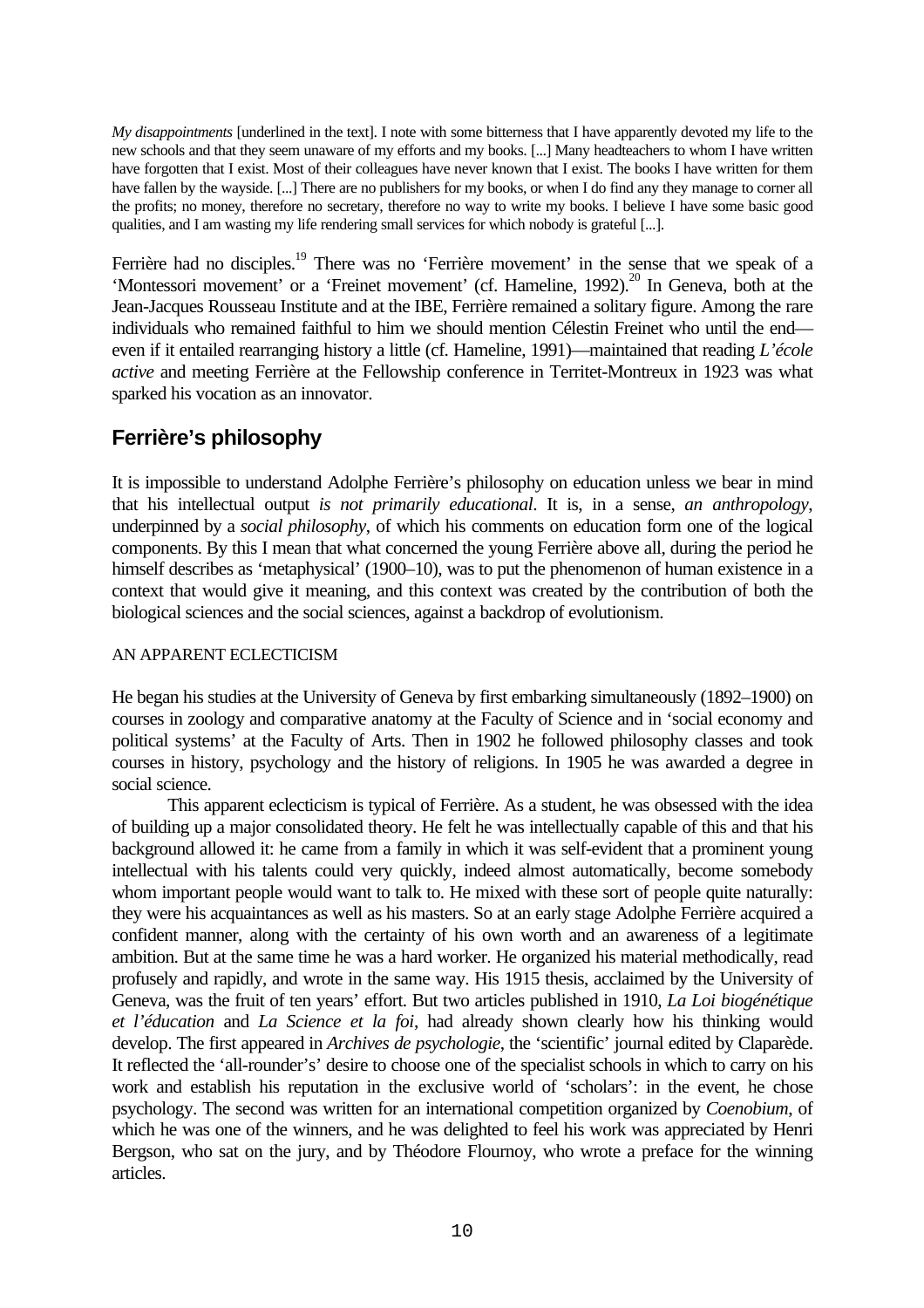Ferrière's saw his two-faceted approach as a continuation of the work of these two thinkers, but he also felt indebted to 'my philosophical mentor in Geneva, Jean-Jacques Gourd' (1922, p. 104).

#### JEAN JACQUES GOURD'S PUPIL

Ferrière's philosophy, as it appears in the two 1910 articles, can be interpreted as the mapping out of an impossible tension. Three constellations of ideas had to be fitted into the same construct. The human universe described by Ferrière is first and foremost based on *necessity* (the 'laws'), and is determined, indeed pre-determined, by the natural order of things—his master Jean-Jacques Gourd called this 'material co-ordinateness'. But it is also based on *obligation* ('the' law) from which, in Ferrière's own words, all 'creative spontaneity' just as naturally springs to serve 'the progress of the spirit' and to liberate the higher self through the *free* acceptance of the order of things—which Gourd called 'practical co-ordinateness'. But there is a third dimension to the human universe, which Ferrière also derives from Gourd, the sacred dimension of that which is *'outside the law'*, 'that which cannot be co-ordinated', wherein lies the mysterious possibility of human affairs going well or badly. How is it possible to speak at the same time of *science*, that is of submitting to the 'co-ordinateness' of facts, and of *faith*, meaning the urge to believe in a fundamental 'incoordinateness' which cannot be avoided by those who seek to lend legitimacy to an undertaking that is truly human and therefore, in Ferrière's eyes, truly divine?

In a way, Ferrière had the conviction of a scientist. He believed he could find in science the resources needed to build up a rational understanding of human beings and thus deduce two lines of action. He would first put forward a tightly argued conception of the education of the future and, secondly, provide a 'modern' and 'progressive' interpretation of the religious heritage.<sup>21</sup>

This 'biogenetic' approach may be described as one of the intellectual off-shoots of evolutionism which by the start of the century had become the standard way of tackling the life sciences. Ferrière applied it to the development of human beings. His early attempts to develop his view of genetic psychology and psychological types<sup>22</sup> were to be pursued in his works until his unfinished book *L'Orthogénèse humaine ou l'ascension vers l'Esprit* (1959) and to be summed up almost definitively in *Notice sur les problèmes de la psychologie génétique et sur les applications de cette science à l'éducation et à l'économie sociale*, which he submitted in 1923 as his contribution to the planning of a genetics institute in Geneva.

#### A BIOGENETICIST

It is true that he vehemently refused to allow his method to be called 'deductive philosophy' (1930, p. 10). On this point, Ferrière would have been offended if he had been regarded as a scholastic and dogmatic metaphysician, like another thinker to whom he was very close. Jean-Marie Guyau (*Esquisse d'une morale sans obligation ni sanction,* 1903; *L'irréligion de l'avenir,* 1909). In what sense can his approach be said to have a metaphysical objective? In the final analysis, he is trying to explain why this 'energism' common to all living creatures is transformed in humans into an increase in the power of the mind.<sup>23</sup> Why indeed should life be 'a spontaneous attempt at selfcreation' in all living creatures (1931, p. 11)?

The central idea here is *biogenesis.* In Ferrière's view, this serves merely to give explicit expression to that which is implicated in the most positive form of experience. He believes in a universal dynamism wherein the human psyche finds both momentum and direction. 'The task of education is to facilitate this movement and to achieve harmony between the human microcosm and the macrocosm' (ibid., p. 10). Ferrière suggests a symbolic reinterpretation of the images offered by established religions—images that he regards as puerile. For him, God is first and foremost that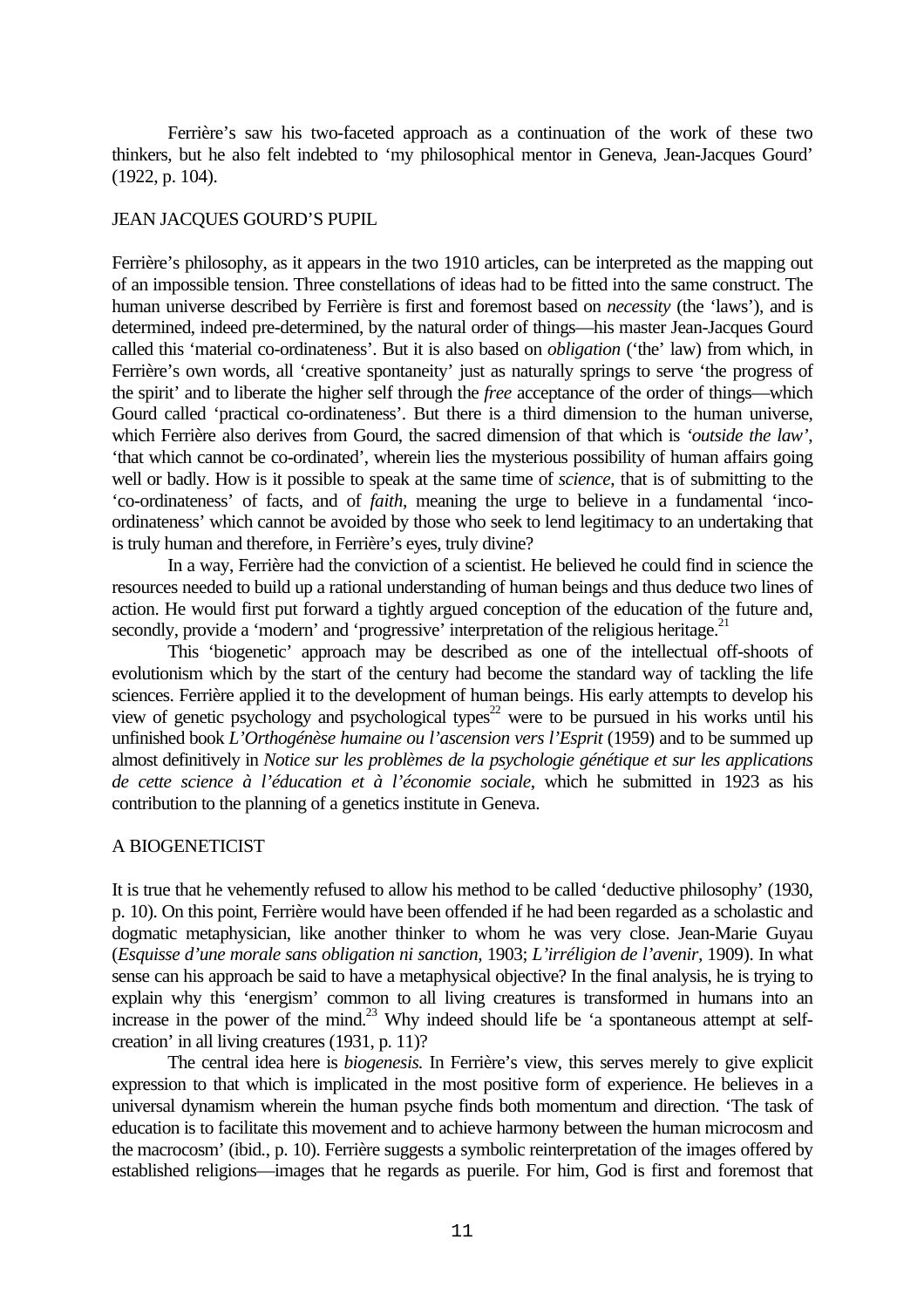active immanence at the origin of the inward aspiration towards what is most true, beautiful and good and makes it coincide, at its culminating point, with the very order of the universe:

My belief and my science are one and the same, for I have no metaphysical beliefs and my view of science goes beyond physical matter. Biology teaches me that the movement of life is upwards in the seed and in the mind. Such is my belief. The rest is conjecture and hope'. (Reply to the *Coenobium* questionnaire, published in 1912 and reprinted in the second edition of *La Science et la foi*, 1912, p. 58).

Ferrière wrote his thesis in sociology, but this was because he thought he would find the same laws at work—and in particular the one governing progress—in the organization of societies as in the organization of living creatures, especially human beings. An anonymous biographical entry in 1940, which we may presume Ferrière himself to have written, points out: 'He chose sociology for his doctorate, keeping psychology, particularly the psychology of the unconscious, for his much more advanced personal studies.'

#### THE UNCONSCIOUS

Ferrière did not really use this term in the Freudian sense. Like many others, Ferrière came into contact with psychoanalysis and noticed the extraordinary stir that discussions about the unconscious were causing in his intellectual circle. The *Journal reconstitué* says that he underwent psychoanalysis with Dr de Montet in November-December 1911. It was only a short experience, but brevity was the rule at that time. Could what he experienced in the guise of psychoanalysis be termed Freudian? Ferrière had serious reservations about Freudianism. The 'pansexual' aspect of Freud's theory of libido shocked him: was this what Freud would have called 'resistance'? To what extent did Ferrière 'analyse' his own emotions? In a 1926 article devoted to 'the psychological types revealed by dreams' he does speak of 'our work as psychoanalysts', but he also quotes Jean-Marie Guyau's statement: 'Analysis kills feeling' and he is apprehensive about the way analysis can destabilize 'good feelings'. It should be directed only at 'bad feelings', in Ferrière's view.

These moral categories of 'good' and 'bad' show that Ferrière the teacher was looking over the shoulder of Ferrière the psychologist. He thought that education, like therapy, should be predicated on the superiority of the conscious over the unconscious, the pre-eminence of mind over the basic mechanisms of behaviour. Ferrière was not inclined to confuse psychoanalysis with the glorification of basic human urges. He did not share the libertarian messianism of some of his contemporaries, such as Reich or Neill.<sup>24</sup> Ferrière claimed to be a moderate; Neill's view was that he was 'quite a puritan'.

# **Ferrière's anthropology**

Ferrière based his 'psychological' investigations on *four major lines of inquiry* which he had arrived at through the application of biogenesis as early as 1910 (1922b, p. 215; 1923, p. 8; 1931, p. 9). These were: (a) *energism*: like all living creatures, human beings are actuated from within by an 'élan vital' (an expression taken explicitly from Bergson) which is the source of self-preservation and advancement; (b) *the law of progress* (the subject of his 1915 thesis): this advancement takes place through two complementary phenomena which balance each other out—'functional differentiation and functional concentration'; (c) *heredity*: the species survives by neutralizing divergent characteristics and achieves variety through the dispersal of divergence; and (d) *recapitulation* (which Ferrière calls the *biogenetic law*): the development of the individual goes through stages comparable to those undergone in the process of evolution by the species in general.

These four 'theoretical' lines of inquiry are applied to four problems which call for 'practical' research and which Ferrière believed psychology should set about solving. These give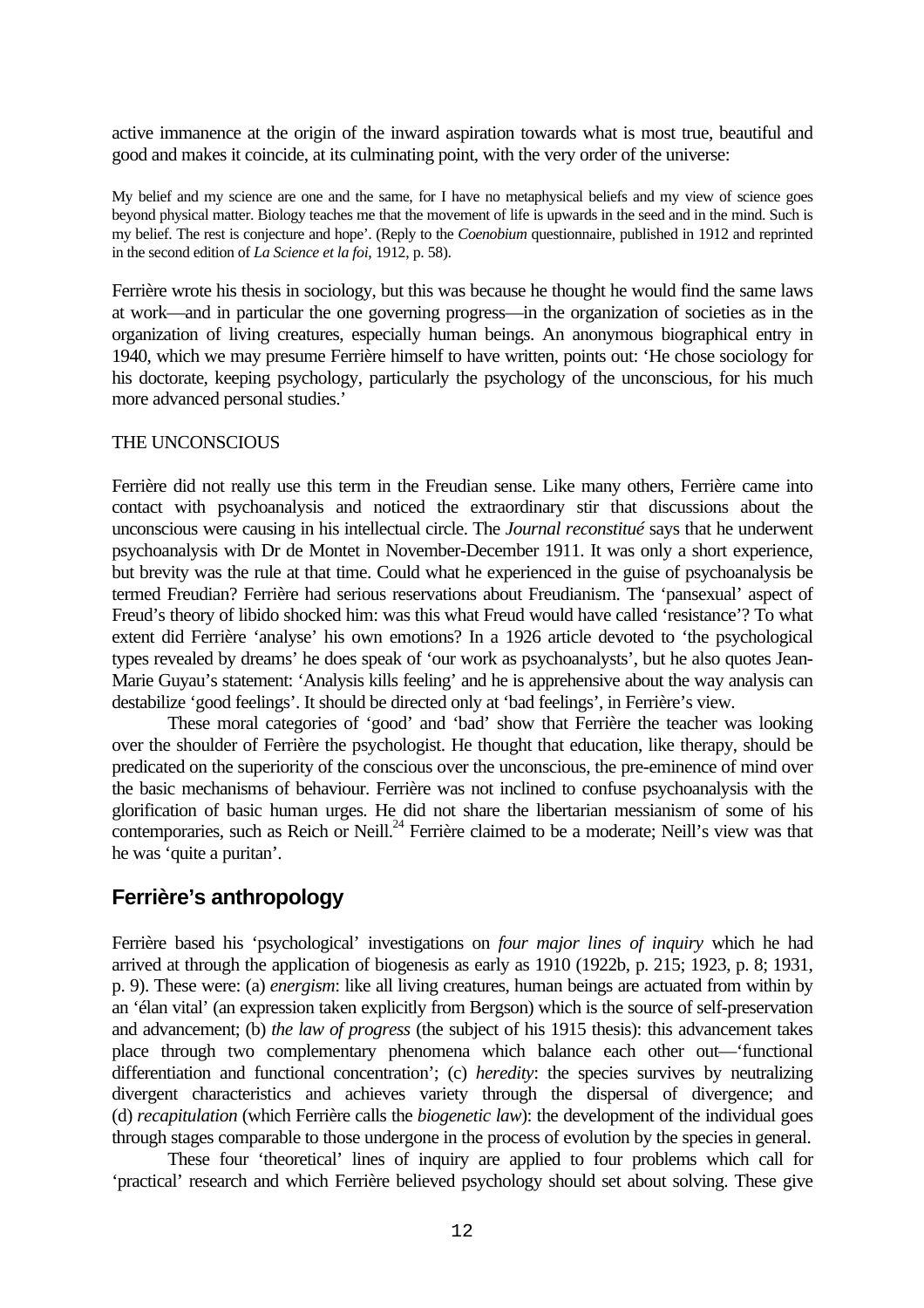rise to new educational principles based on human nature and reason, which are none other than the principles of new education and the activity school:

- 1. The law of biogenetic recapitulation must be matched by a *new form of education* based on vital interests which will take account of the fact that children progress from a 'primitive' to a 'civilized' phase.<sup>25</sup> This change takes place through a number of stages, the description and number of which vary throughout Ferrière's published work. Twelve distinct periods are given in the table published in 1922 and reprinted in 1946. They are grouped into threes, corresponding to four ages: the sensory phase (early childhood); imitation (later childhood); intuition (adolescence); reason (youth and maturity).
- 2. Heredity should lead to an *inventory of psychological types* whose names are provided by the biogenetic law: sensory, conventional, intuitive and rational types, combinations of which will give the twelve periods (thus there will be a sensory conventional type, a pure conventional type, an intuitive conventional type, and so on).
- 3. In combination with this inventory, and taking account of each pupil's ability to progress, the psychologist will provide an *individual diagnosis* that will be both a prognosis and a set of guidelines.
- 4. Finally, since the life force in human beings is largely governed by the unconscious and its potentialities, helping the pupil to move *from the unconscious to the conscious level* is one of the tasks of psychology, if it is to be truly 'genetic'.<sup>26</sup>

In 1930, Ferrière once again summed up his theories in a privately published pamphlet entitled *L'Avenir de la psychologie génétique et l'éducation*. Two things are striking given the date: firstly, that more than twenty years after his earliest tentative writings on the subject Ferrière was still using the word 'future' in the title, as if he were still setting out a programme to be followed, and secondly, that the 1930 pamphlet did indeed only repeat statements he had made in 1909, barring a few details. Between these two dates, Ferrière had written several thousand pages about these four aspects of genetic psychology. But his empirical attempts to verify, and *a fortiori* to invalidate, his hypotheses as they demanded had been indecisive and fruitless. He was aware of this, and in 1922, when he made this four-point theory the psychological basis of the activity school, he warned his readers, 'counting on their intuition' to make himself understood:

The fundamental truths set out in this chapter are intermingled with and, so to speak, wrapped up in hypotheses. But even if these hypotheses are less well founded than experimental scientific data, even if they are *not yet* [Ferrière's emphasis] all backed up by statistics or any other objective method of verification that can be expressed in figures, they are definitely much more and something other than mere suppositions. In fact they are rooted in experience, in life, and they are built on experience and life with the prudence and objectivity of a conscious scientific method in the full knowledge of both of its power and its limitations' (1922, p. 215).

In 1946, when he was putting together the new version of *L'Ecole active,* Ferrière reproduced this warning word-for-word (p. 29) and the same words ('not yet') were emphasized. The empirical confirmation remained in abeyance. It was up to the readers to trust the author's method when he showed no reluctance to describe it as 'scientific'.<sup>27</sup>

#### TYPOCOSMOLOGY

Paradoxically, it was in the field of astrology that Ferrière attempted the work of verificationinvalidation required by this typology, and this was in 1923 and particularly from 1924 when he met K.E. Kraft. In his end-of-the-year review for 1923 he wrote: 'Here is a lead I want to follow up: failure and success attract me equally; what I enjoy is research and verification [...]'. This ambivalence, which it must be acknowledged augurs rather well for a scientific attitude, was in evidence throughout a particularly tenacious investigation that lasted thirty years, becoming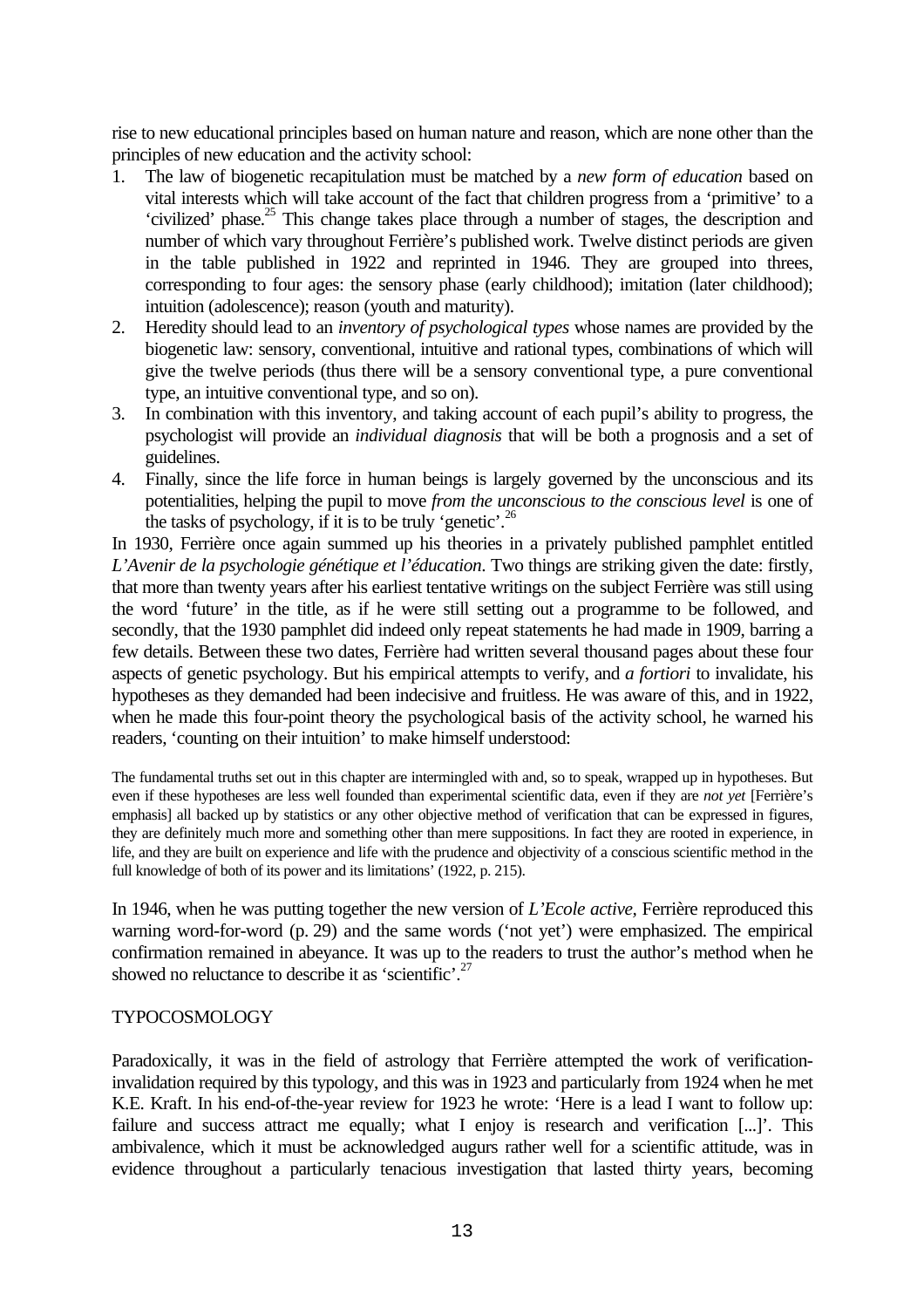tantamount to a regular routine. Ferrière collated and compared thousands of 'birth charts' using a complex statistical system drawn up during his sometimes stormy partnership with Kraft. Whole pages of his diaries are covered with graphic symbols that enabled him to list the attitudes, behaviour and tendencies of people he met or authors whose books he read. All this information was fed into his typology.

A large amount of published material resulted from this research: *Caractérologie typocosmique,* 1932; *Symboles graphiques de la typocosmie*, 1940; *Vers une classification naturelle des types psychologiques,* 1943; and especially the four-volume *Typocosmie*, 1946-55. These books have always been politely ignored or referred to in a fleeting, mocking, outraged or, at the very least, puzzled, way. We may indeed wonder why Ferrière chose this field for the research expected of him when it was apparently liable to destroy his credibility among the intelligentsia. But he believed that human history was recapitulated in the life of each individual, and that human events were a reflection of the cosmic order. Besides, he did not mind standing out from the crowd, even if it meant increasing his intellectual isolation.

## **Education according to Ferrière**

On the other hand, Ferrière's ideas on education were not those of an isolated figure. Deaf he may have been, but he kept his ears open to how children felt and made himself their spokesman. His books aimed at a general readership provided one of the main ways through which the basic themes of new education became known. They certainly contributed to making its premise of everyday contact with children seem normal, trying as it did to set up a climate of trust and sincerity and having nothing in common with the permissive, non-interventionist school of educational thought.

The film Ferrière devoted to the Home in  $1929^{28}$  provides a useful summary of this view of schooling for happy, responsible children. It centres on a group of children who take complete responsibility for themselves, from getting up to going to bed. It is a point of honour for even the smallest children to 'manage by themselves', and the older ones are concerned to help the younger ones without actually doing things for them. Harmony rules in this miniature republic based on the healthy principles of the outdoor life: the children fetch firewood from a nearby forest, work in the garden, climb trees and bathe naked without false modesty. They learn by focusing on topics drawn from daily life, which is the best way of learning about life in general: the words they learn to read are those of everyday objects; the plants they draw and dissect are those they have picked from a meadow nearby; arithmetic is studied by playing at shops or stringing beads to make necklaces. Each of the older children keeps a 'book of life', a catalogue lovingly put together and decorated with the simplest materials where the children file in an orderly fashion various bits of information found by chance. Obviously, the teacher can take a hand in supplying or encouraging this 'chance', but the initiative remains with the children. Individual activity alternates with working together and group explanations. There are no classes or lessons. The emphasis is on the joy of learning, providing one's own discipline and helping others. When energy serves what is good, which is a quality latent in all 'healthy' youngsters, it can be given free rein. Children experience and make the most of their individual talents, allowing the community to benefit from them without restraint. There is no violence, no guilt, no punishment, but this does not mean anarchy. Everything remains 'shipshape and Bristol fashion', to use a nautical expression.

# **A doctrinal interpretation**

Perhaps we should complain that Ferrière uses this idyllic and necessarily imaginary day to illustrate one by one the thirty points listed in his evaluation of the new schools, published for the first time in 1915 and which he subsequently used to draw up a 'new schools hit-parade', topped from 1929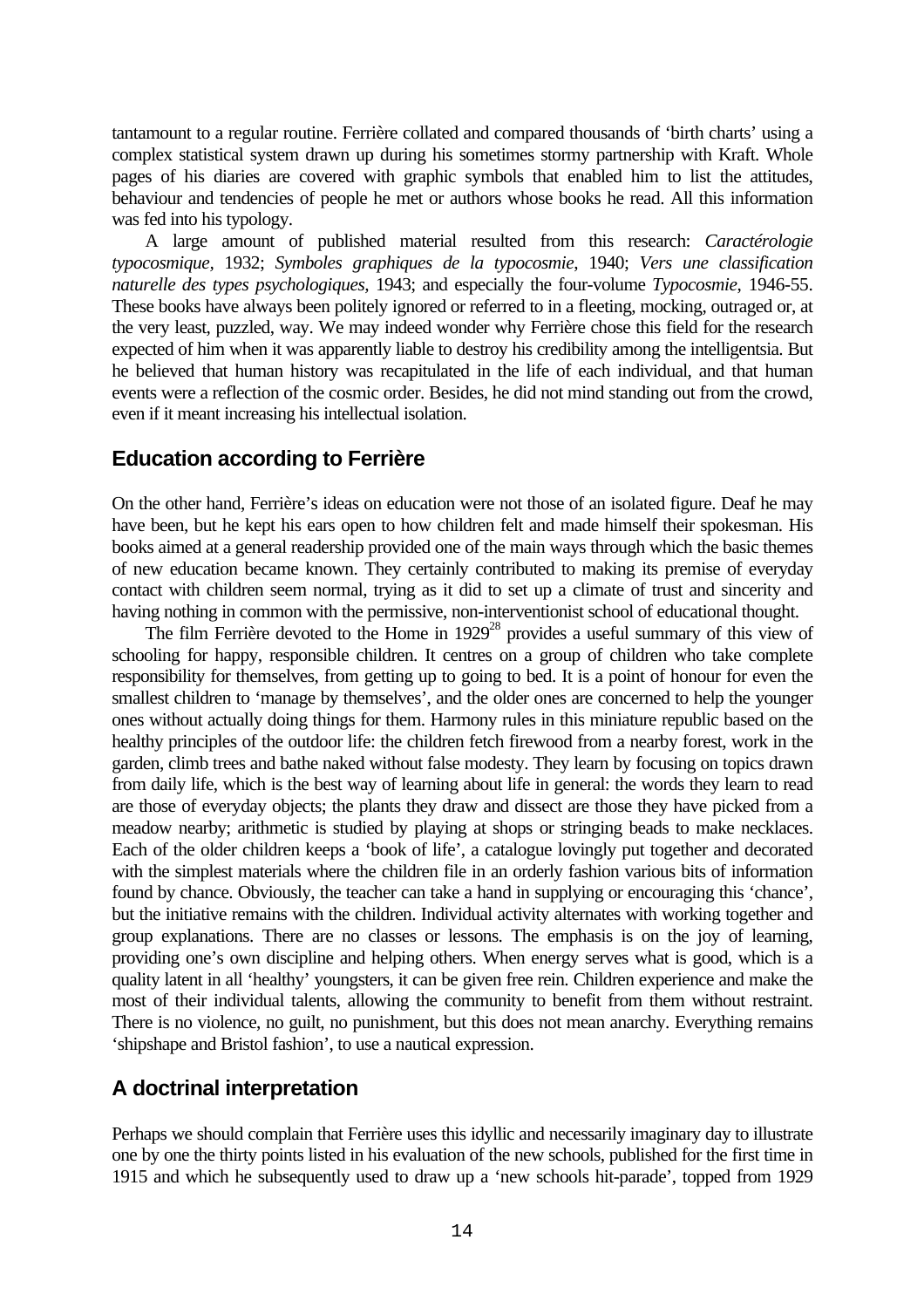onwards by the Home. But because the points listed also constitute a charter based on the biogenetic view of active childhood, Ferrière wondered about the 'contagious joy' and 'glowing spontaneity' of the Home children (1933b, p. 79): 'Should we consider their enthusiasm for work to be the result of the principles of the activity school, that is of adults respecting their individual personalities, vital interests and capacity for self-education (an extension of the specific selfmoulding energy of human morphology, in biology and physiology)?'

At the risk of repeating himself, he concludes his praise of the Home in 1933 by recalling his own theories: 'Life is a vital energy force. The life of the spirit is a vital spiritual force.' He continues with a statement that he made many times:<sup>29</sup> 'Creative energy develops from within.' All Ferrière's 'educational theory' is summed up in that phrase. Even if the 'inside' takes precedence over the 'outside', the negative education advocated by Jean-Jacques Rousseau—not interfering prematurely—is still relevant. And the gardening metaphor is more appropriate than the pottery one: education means letting a plant grow, not modelling clay (cf. Hameline, 1986; Charbonnel, 1991). But this respect for the individual's 'self-moulding capacity' does not mean the teacher should abdicate all responsibility because freedom of the spirit means 'freedom to make free' (1928). Children, drawn towards the good by their 'natural' inclinations, <sup>30</sup> need to be helped, if only to acquire good habits. 'In order to be considered good, a habit must have the effect of liberating the spirit. The idea is to mechanize the lower self in order to free the higher self' (1921; cf. 1935, p. 20 $)$ .<sup>31</sup>

## **The activity school, a school of efficiency**

This concern with mechanization reveals Ferrière's interest in the modern notion of efficiency. He would not be the last educationist to repeat the well-known statement by Washburne, one of the American advocates of personalized work: 'We must Taylorize teaching in order to maximize education.' It is only an apparent paradox that the champion of a happy, spontaneous childhood should also be an open supporter of scientific work organization.

Ferrière's admiration for Taylor was genuine and he made no bones about it. He shared three of Taylor's principles. The first appeared in Ferrière's work as a slogan for rationalizing costs which he had made a golden rule of the activity school: 'the most useful effects for the least wasted effort' (cf. 1922b, p. 286; and Hameline, 1987). The second is based on the idea both men had of scientific work organization: only an outside expert could recommend the most efficient methods, through methodically observing and interpreting what workers did. However, for Ferrière such experts were not technocrats blindly applying methodologies; they had to use intuition and reasoning, 'science and common sense'. Ferrière had no doubt that this outside observation would reflect the natural inner tendencies that impelled individuals to make their efforts efficient, because efficiency could not be contrary to harmony and fulfilment. Taylor said he wanted to serve the interests of workers, going against their usual routines if necessary to replace them with more rational working methods.

Similarly, Ferrière fervently desired what was good for pupils, wishing to combat the habits inherited from the 'old school' if necessary, but not without replacing them with other habits more liable to 'liberate' the spirit for its higher tasks.

There was one more point on which Ferrière's philosophy converged with Taylor's. Ferrière did not believe that any individual could occupy any place in society. Neither mobility nor the capacity for learning could do away with the 'natural' order of precedence among individuals. The cultivation of pupils' abilities should enable a solution to be found to 'a problem of political economy [...] always putting people in the area where they can be most useful' (1922b, p. 285). Ferrière took this quotation from Marc-Antoine Jullien who in 1812 brought out *L'ésprit de la méthode d'éducation de Pestalozzi*. Ferrière, who in 1927 praised Pestalozzi's 'great motherly heart', had then already referred to that emblematic precursor of activity education to legitimize his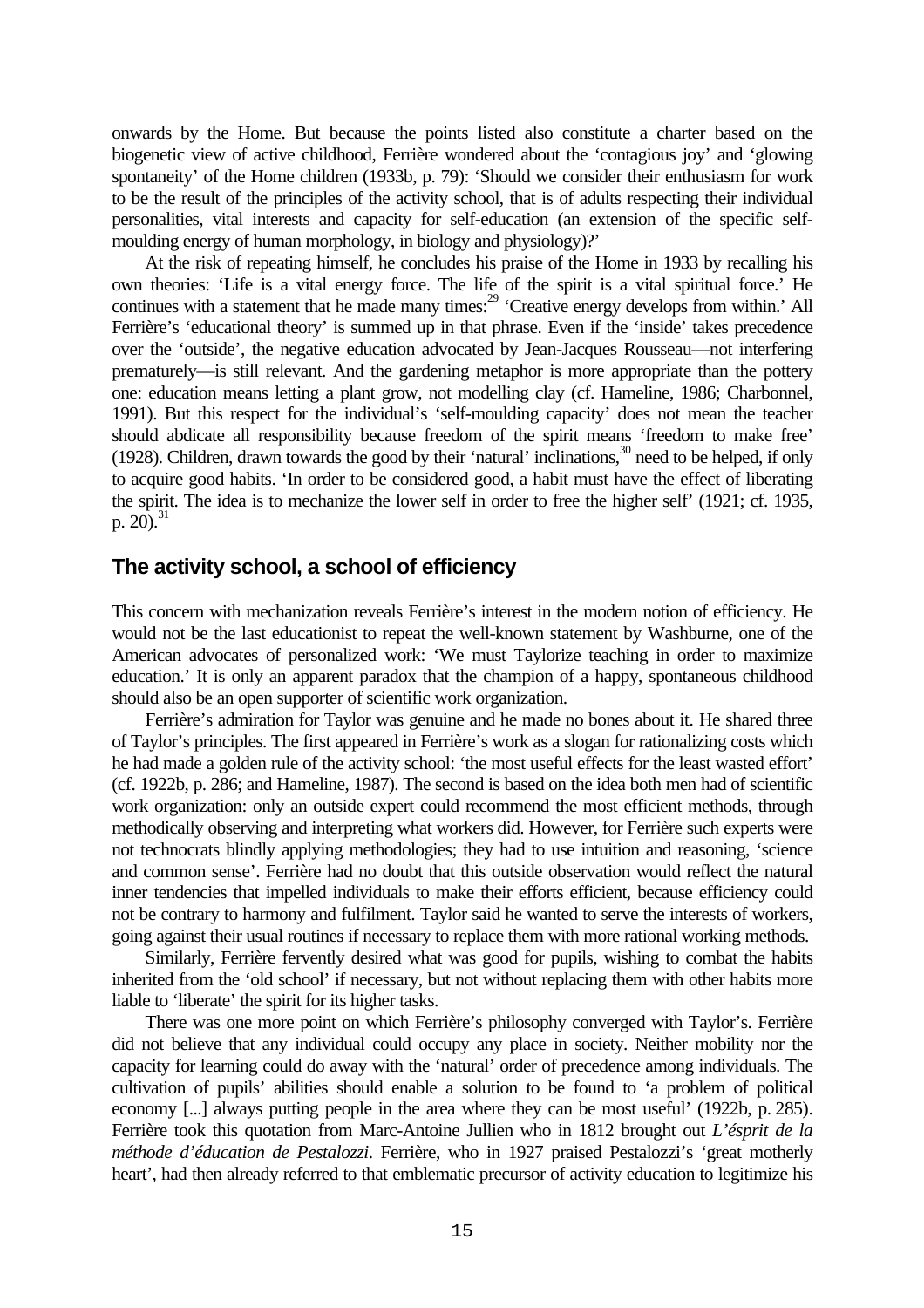concern to put 'the right man in the right place' (printed in English in 1922b, p. 285).

# **A rational theory of social organization**

And whether or not some are born to lead and others to obey, the young group leader described by Ferrière in his unavowed self-portrait could hardly fail to uphold this view of economic and social relations. The democrat was also an élitist, but the élitist was sincere in his belief in democracy. Ferrière's work on economic planning (*Pour un plan suisse du travail au-dessus des partis,* 1935) should be looked at in the light of his views on education. He warned against both State control and unbridled capitalism. To combat the law of survival of the fittest which results from capitalism, he suggested a counterbalancing force of co-operatives of producers and consumers, of which he was a fervent supporter. But he made it clear that while political action should henceforth be 'by and for the masses', they should 'not be exasperated, but enlightened and satisfied' (1935, p. 225). And only 'scientific sociology', in the hands of skilled and trained experts, could enable the will of the State to coincide with the fulfilment of the will of the people (1935, p. 144) through a dirigisme combining the same mixture of 'science and common sense' that Ferrière recommended in education.

# **The legacy of Adolphe Ferrière**

Science and common sense: here we have the hallmark of a moderate mind. Politically speaking, Ferrière would be described nowadays as a man of the centre; some might say right of centre, others left of centre. His educational views were equally moderate. If he was virulent in his criticism of the 'traditional school', it was because 'conventional' people eager to submit to the rules of their group and adopt its prejudices seemed to him as dangerous as insurrectionists. Neither could be true agents for progress.

And Ferrière was a believer in progress. The 'law of progress' was a benchmark for him throughout his intellectual career. It can be found in his last books, such as *L'éssentiel*, published in 1952. Ferrière's thinking is not conservative, and his lack of interest in the past is striking. The word 'future' is the one that comes up time and again in his writing, like a leitmotif. Although intellectually drawn to meditate on historical processes, he did so only as a philosopher pondering the phenomenon of human existence, disinclined to look at actual events with their own particular patterns and, especially, their circumstantial and random nature.

By assigning a law to progress, Ferrière made it part of the nature of things, seeing it metaphorically as a progression all the more harmonious for being implacable. He made a necessity out of an objective. The reason was that his thinking, while *cosmic* in scope, remained based on *naturalism*.

### FOLLOWING NATURE

Two views of human nature are superimposed in Ferrière's thinking. The first is not unconnected with the image of 'statics' as opposed to 'dynamics'. It includes human beings as part of an organized whole, both social and cosmic, in which people receive rather than take their place (1952, p. 215). All belong to a type, and it is by conforming to this type which distinguishes them from others that they can make their personal contribution to constructing the whole. But as a result of this distinction, some occupy a higher and others a lower rung on the ladder that is itself 'progressive', meaning hierarchical and divided into types, and all types are not equal. And ultimately this psychological hierarchy was the reproduction of an *anthropological and social hierarchy*.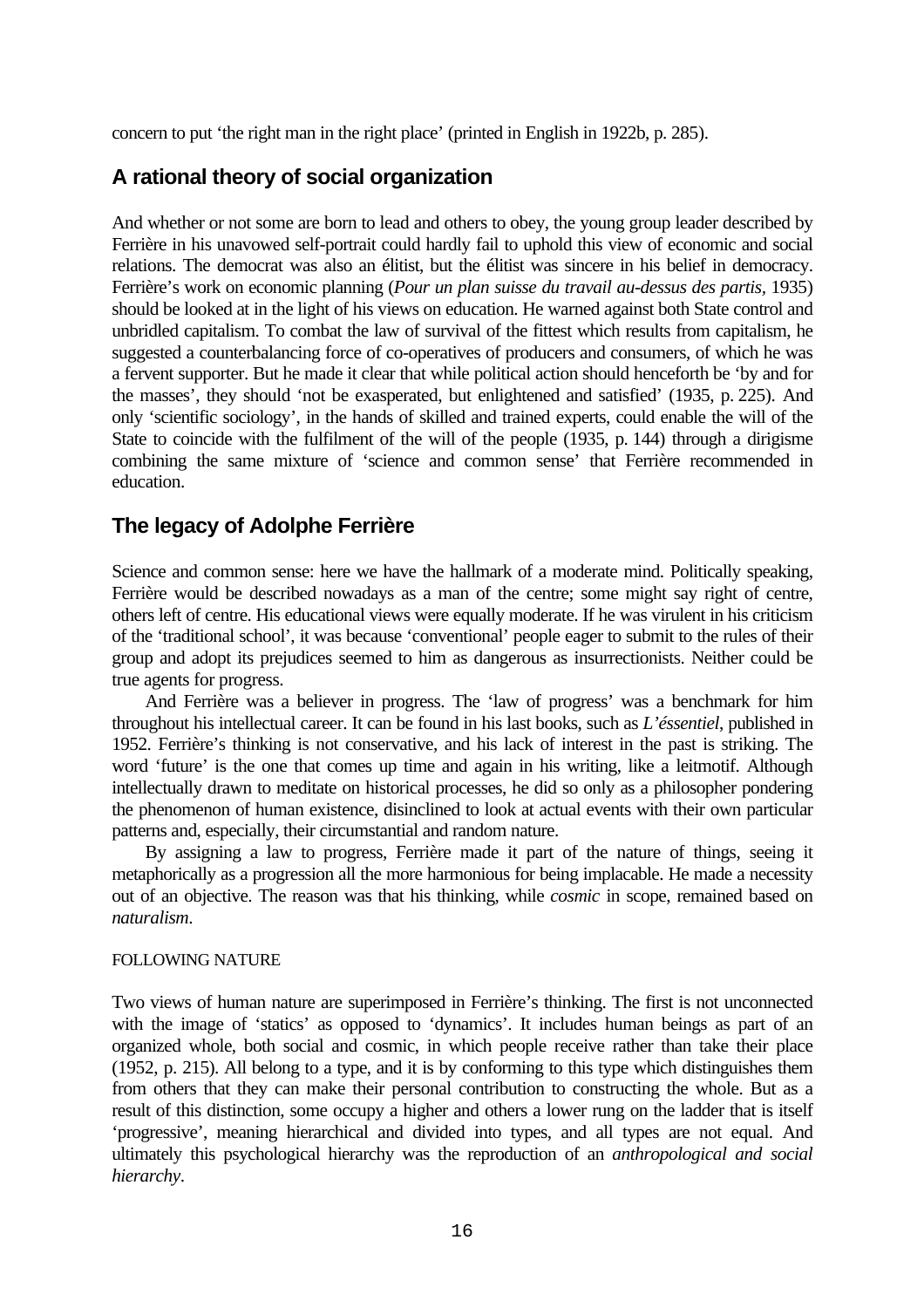The stages of progress described by Ferrière are also the stopping points where *some people come to rest by nature*. There is a limit to how far people can be educated. 'Ordinary' children are fated to remain 'ordinary' and will develop the potentialities of their type, happy and persevering in their category.

This type-based naturalism and its biogenetic interpretation are probably the most arguable legacy of Ferrière's thinking. Not that there is no regularity in the differences between types, but the network he builds up of these regularities—despite the qualifications he provides—may well give the impression that individual traits are set into a sort of paradoxical inertia. His father warned him against this in a letter dated 24 February 1902: 'You are abstract, imaginative, a creator of ideas, and there is a risk that you may become a visionary in the realm of the unfathomable.' Perhaps Ferrière's greatest mistake was keeping the comparative table of the 'predominant functions of the various ages of childhood and humanity' in the 1946 condensed edition of *L'école active*, a table originally prepared for the 1922 edition. Giving in to his talent for classification, Ferrière forced his philosophy into a mould to such an extent that he laid it open to caricature.

The second view of 'nature' in Ferrière's work corresponds in his mind to the image of 'dynamics'. All living things can go to the limits of their own potential for progress, that is, fulfil their true nature and therefore fit in with the whole. One of his sayings is the Pindaric maxim beloved of the Stoics of antiquity: 'Become what you are.' In his personal copy of *La liberté de l'enfant à l'école active* (1927), Ferrière corrected this in his own hand to 'Become *who* you are'. The biogenetic law, according to which the development of the individual goes through stages comparable to those undergone by the species during evolution, explains both versions by seeing them as part of the natural order of things. Thus freedom is the crowning glory of the progress achieved through evolution. It is basically 'liberation': free individuals are those who have managed dynamically to rid themselves of everything that prevents them from coinciding with what is best in them, as nature made them—because, barring accidents, nature cannot have made them badly. $32$ 

Starting from 'instincts, which are fundamentally normal and healthy' (1952), the spirit must increase its power. This is what constitutes progress. But when it has increased its power, it will be observed that it has only done what came naturally. Yet nothing is decided in advance, because it is possible for the spirit *not* to increase its power.

#### MODERN NEO-STOICISM

There is an indisputable grandeur in this modern neo-Stoicism, in which the enigma of human freedom is set out in terms that are both strict and generous. Ferrière's 'spiritualism' is a plea for energy (cf. *Cultiver l'énergie*, 1933a) far removed from pious sentimentality. He constructed an anthropological system that was admittedly assembled in haste and shaped more by imagination than by empirical investigation, but he does see human existence in terms of a bold and bright progression. The metaphor of the 'rise' to greater power of the spirit might well prove a source of inspiration today, now that historical materialism is foundering and ordinary materialism is taking over our daily lives, despite the cynicism fed by the shortcomings of an excessively naive view of progress.

Ferrière was not a cynic by any means, but he was not naive either. If his faith in the possibility of the triumph of spiritual energy over entropy and the forces of dissociation remained intact after two world wars, it was not a blind faith. Ferrière was a man who had hope, and not just a vague longing, but the hope that things would change for the better. If necessary, he was even willing to 'hope against hope', because he believed that hope was the driving force behind education. He wrote the last lines of *L'éssentiel* on 15 May 1951. On the same day he suffered a stroke which prevented him from continuing his intellectual masterwork. So in the conclusion to *L'éssentiel*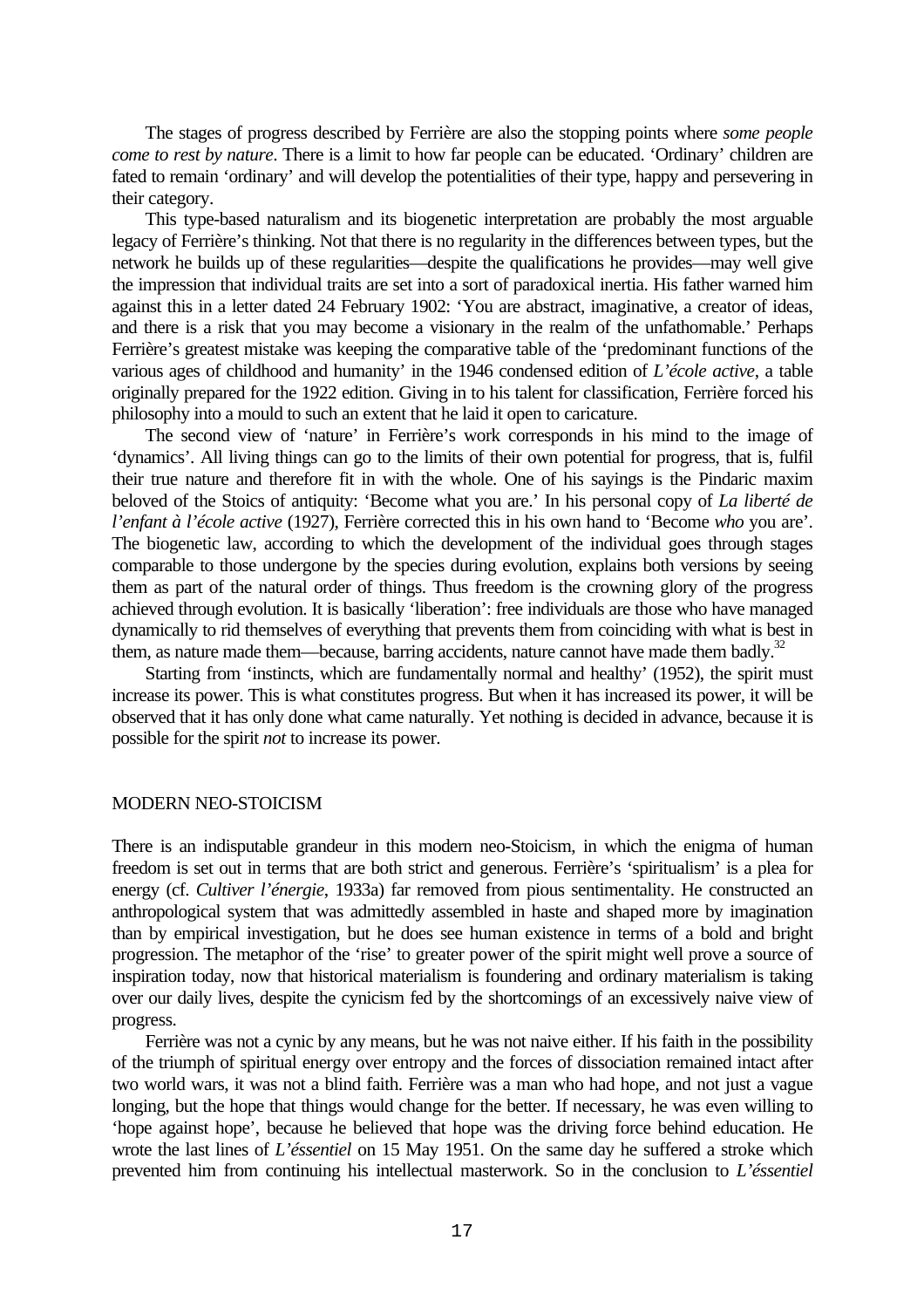Ferrière was, in a way, leaving us his last words when he wrote: 'It is not a question of being optimistic, but of seeing clearly and taking action. On the scale of millennia, human awareness of the power of the spirit is only just beginning.'

#### **Notes**

- 1. Daniel Hameline (France). Professor of educational sciences at the University of Geneva and president of the archives of the Institut Jean-Jacques Rousseau (Geneva). He was formerly a teacher at the Institut Catholique de Paris and at the Université de Paris-Dauphine. He is the author of numerous articles and books, among which we may mention: *La liberté d'apprendre* [Freedom to learn] (with others, 1967 and 1977); *Le domestique et l'affranchi: essai sur la tutelle scolaire* [The servant and the freeman: an essay on tutoring] (1977); *Les objectifs pédagogiques en formation initiale et en formation continue* [Educational objectives in initial training and recurrent training] (10th ed., 1992); *Courants et contrecourants dans la pédagogie contemporaine* [Trends and counter-trends in modern teaching] (1986); *L'éducation, ses images et son propos* [Education:its images and intents](1986). He is also the author of articles on 'Education', 'The philosophy of education', 'The history of education', 'Evaluation', 'Pedagogy: contemporary problems' in the *Encyclopaedia Universalis*, 1985 edition, and forty-six articles in *Dictionnaire de psychologie* (Paris, Presses Universitaires de France, 1991).
- 2*. Mon grand journal* (1930–60) is a record of his thoughts and reading. It is made up of fourteen volumes, each of 300 to 400 pages.
- 3. Entries in his *Petit journal* at the time when he was writing *L'Ecole active* (1921) show that at the age of 40 Ferrière had not yet read systematically either Rousseau or Pestalozzi, and he was not afraid to admit it. In fact, he was rather proud of it. During his university studies Ferrière devoted very little time to educational theory, in the sense of the official teachings about education. It is true that he followed Paul Duproix's course at the Faculty of Arts during the summer semester of 1902, but this only lasted a few weeks and does not seem to have had any noticeable effect on the young Ferrière.
- 4. From his early youth, Adolphe Ferrière started to keep a daily record of his life. When his house burned down in 1918 all his notebooks up to that date were destroyed. Ferrière was so attached to this record that he reconstituted as far as possible the lost notebooks from his childhood and young adulthood with the help of correspondence and accounts by his family.
- 5. It may seem amusing nowadays that in the official photographs of the Fellowship's conferences, Ferrière is often seen with his shirt collar wide open whereas all the other gentlemen, both officials and participants, are wearing ties.
- 6. Grunder (1992; in press 1993) has made a survey of the heads of the new schools in Switzerland and shown that, overall, they were good managers with open–minded attitudes, but were far from sharing the militant zeal of the Fellowship's members.
- 7. Gerber (1982) notes that in the *Journal reconstitué* Ferrière asserts that the visit to Demolins probably took place in January 1900. But subsequently he always maintained that his International Office of New Schools was founded in 1899.
- 8. His father, Dr Frédéric Ferrière, an important figure in the International Red Cross, went as far as imagining that he might head a school for delicate children at the Leysin health resort, but Adolphe was not enthusiastic.
- 9. In a collection of sonnets published under the pseudonym of Dr Frédéric Emmanuel in 1926, Ferrière speaks to his mother and father in *Parentibus meis*:

*Mother, you gave me the muse of poetry, The imagination that can breathe life into all things; You gave me love and a burning dream, Broad visions and the gift of prophecy. Father, you gave me a scientific mind, An upright character capable of self-control. Father, it was you who taught me to teach myself: What stoicism there is in my soul I owe to you.*

10. At 2.30 a.m. during the night of 23 to 24 March 1902, he wrote to his parents: 'I have just spent one of the finest moments of my life. From half past ten until just now I was chatting continuously with the headmaster [...] this evening I had a real glimpse of the scale of his genius, and I feel crushed by it. I will talk to you about it. It is as if a veil had been rent apart in the sky and I could see a second sky behind; I have the feeling that a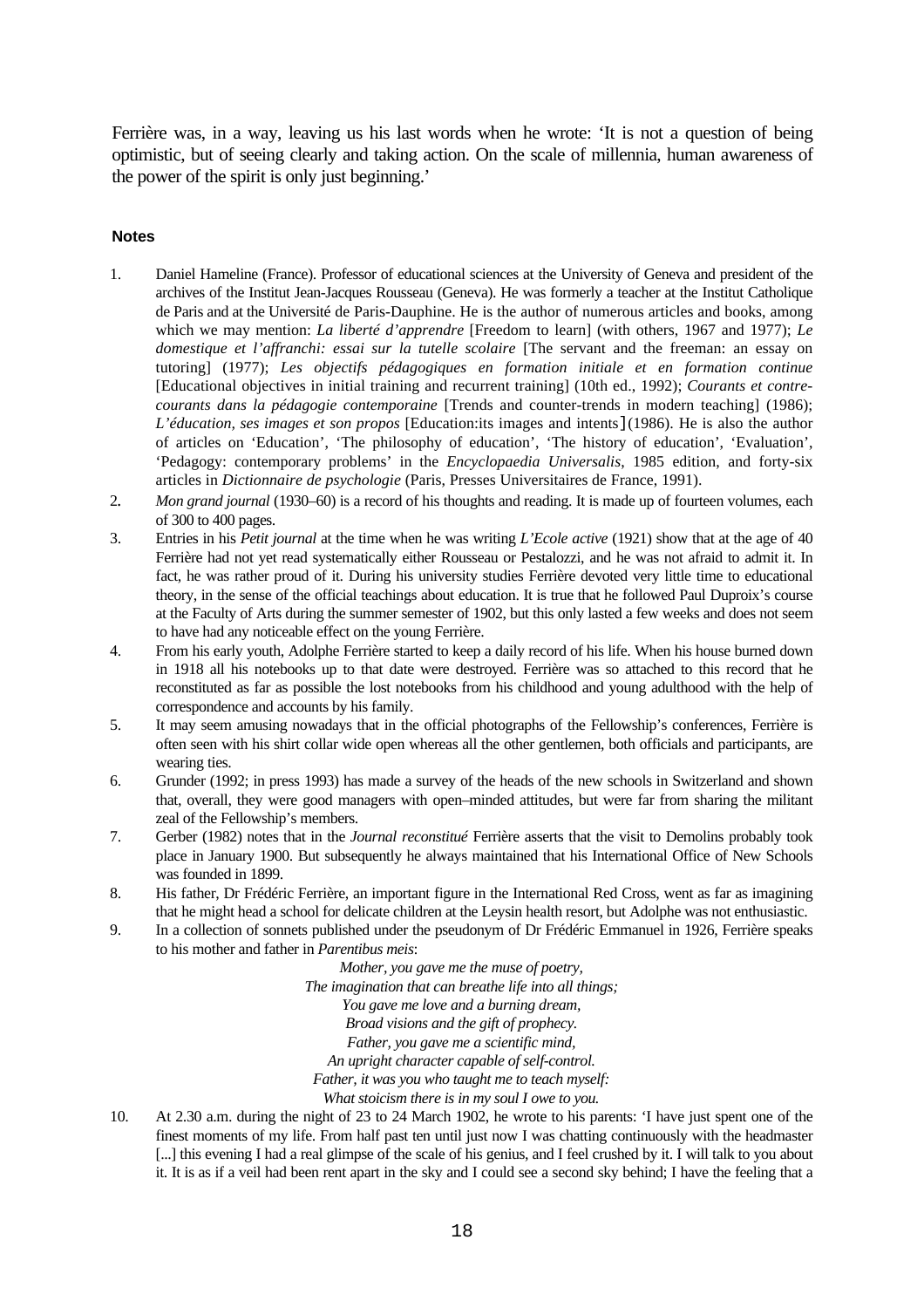prophet has come down from heaven and spoken to me [...]'.

- 11. Isabelle Bugnon, a teacher of natural science, niece of the great naturalist and thinker Auguste Forel, met Adolphe Ferrière in 1908. They became engaged in 1909 and were married in 1910. Isabelle Ferrière was her husband's tireless assistant and his regular interpreter because of his hearing problems. Elisabeth Huguenin (1885–1963), who came from Locle, had been Paul Geheeb's assistant at the School of Humanity and then had a short, inconclusive spell (1919–20) as head of the Vinet School in Lausanne. Out of work, she accepted Adolphe Ferrière's offer to take part in the Bex experiment. Later she taught at the Ecole des Roches, in France, and wrote several books about the education of women (cf. Käppeli, 1992; Chaponnière, 1992).
- 12. Several poems from his two collections (*Dieu dans l'homme*, 1926; *La Forge de l'Esprit*, 1936) tell of his almost carnal desire to be surrounded by children:

*My happiness can be summed up in few words I only live because of your kisses, Sweet little children who smile so easily, And because of the gentle singsong of your voices [...]' 'My sadness can be summed up in few words: I will no longer hear your singing and laughter [...] And the hardest blow of my awful fate, Is that your kisses have been taken from me too.*

In a three-part poem written in 1936, Ferrière makes a discreet but heart-rending reference to his wife's accident which deprived him of the little girl he had dreamed of. He writes of 'that other love' he had felt for one of the orphans at the Home:

*Clutching her in your arms dissipates your sadness,*

*You are born again when she returns your kisses [...].*

- 13. It was because of this sharp and ironic criticism of State schools that many people saw Ferrière as a belittler of teachers. In the new edition of 1947, he felt obliged to make it clear that he had great respect for the profession.
- 14. This fire, in which a servant died and all his intellectual output disappeared, affected Ferrière so deeply that he wrote an account of it which he read to the children at the Home more than ten years later. In his 1926 collection of poems, he devoted no fewer than six sonnets to the incident. On 26 September 1946 he wrote to Roger Cousinet: '30,000 files of information and observations, a huge library of books scrupulously annotated by myself: more than twenty years of relentless efforts, all gone up in smoke in one night (with four manuscripts ready for printing)' (cf. Cousinet, 1960). A profile of Roger Cousinet was published in *Prospects*, 1987, vol. XVII, no. 4, and is reprinted in this volume.
- 15. For Ferrière's part in the creation of IBE, see Stock, 1979.
- 16. J. Moll (1989) has traced the history of the psychoanalytical movement of the 1920s and its decline following a period of intense activity.
- 17. Raymond Buyse, founder of the Laboratory of Experimental Pedagogy in Louvain, wrote in *L'Expérimentation en pédagogie* (1935, p. 49): 'We have suggested describing as 'experiential' this tendency, so fashionable in advanced circles, to become intensely and generously involved in the work of education, which is seen as the great 'social adventure'. [...] The theoretical side of this movement purports, immodestly, to be scientific; but we should understand by this that it takes its inspiration chiefly from the bold conclusions and rash hypotheses of the sciences related to educational theory: biology (law of recapitulation), child psychology (laws of interest), sociology (interpreting children's minds in relation to primitive mentalities).[...] It is not just a question of making vague analogies or inconsistent approximations. What we observe most often is dreadful confusion between experimental science and a sort of philosophy which is said to be scientific but which in fact is not science at all.' Ferrière was obviously the target of this harsh warning.
- 18. A moving document is kept in the archives of the Jean-Jacques Rousseau Institute: a note Ferrière wrote to Béatrice Ensor, the Fellowship's chairwoman, during the meeting at the Nice conference in 1932 at which the organization's principles were being revised: 'Let us at least save the first article'. This was the 'spiritualist' article written by Ferrière in Calais in 1921, giving education the role of 'increasing the supremacy of the spirit in each human being'.
- 19. In 1929 a group of friends decided to set up an 'Adolphe Ferrière fund' to finance the publication of his books, but response was very poor. In 1959 the Association of Friends of Adolphe Ferrière brought out a threemonthly photocopied newsletter called *L'Essentiel*, with the aim of studying and publicizing his work and taking it as a basis for further research. However, the 'research centre' did not survive its founder, Roger Munsch.
- 20. A profile of Maria Montessori was published in *Prospects*, 1982, vol. XII, no. 4, and will be reprinted in the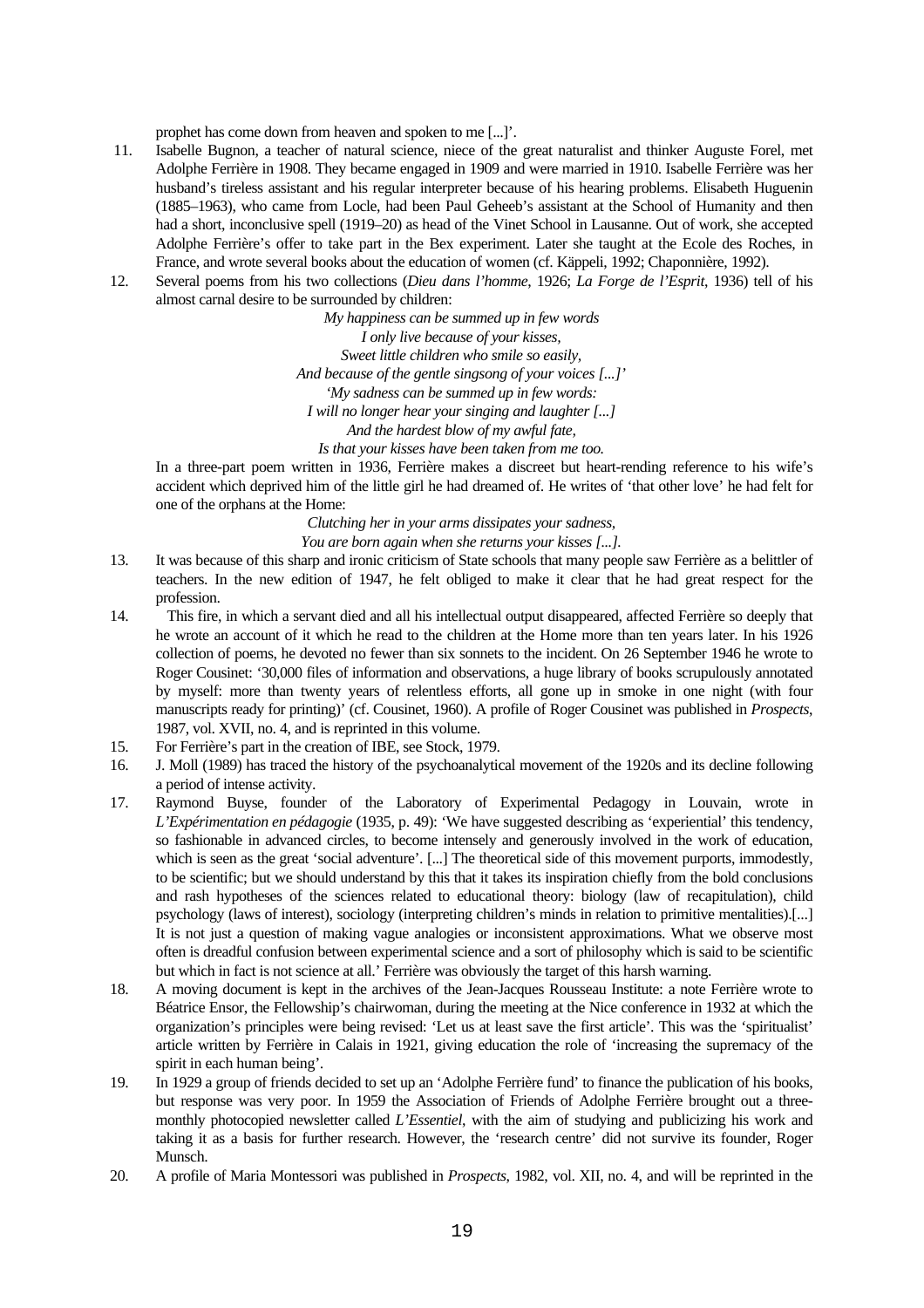third volume of this series, and one of Célestin Freinet in *Prospects*, 1980, vol. X, no. 3, appears in the present volume.

- 21. This was typical of a mood that was extremely common in French-speaking Switzerland in intellectual Protestant circles (Berchtold, 1964). In a recent thesis (1989), Fernando Vidal showed the extent to which Jean Piaget was steeped in this atmosphere as a young man. From 1915 to 1919, Piaget actively championed this new interpretation of the religious heritage and Ferrière (in *L'Essor*, 1919) regarded this very young man as the person who would bring about the prophetic reconciliation of science and faith that would be the hallmark of the twentieth century.
- 22. In 1922 (p. 247) he referred enthusiastically to Jung's classification. But with his usual spark of rivalry, he was at pains to point out that his own typology had been devised first.
- 23. This expression had already been used by the philosopher Jean-Jacques Gourd (*Le Phénomène*, 1888), whom Ferrière considered as his master.
- 24. A profile of Alexander Neill was published in *Prospects*, 1988, vol. XVIII, no. 2.
- 25. Ferrière liked to repeat a witticism which he attributed to Stanley Hall: 'In order to become a good civilized person, you first have to be a good savage'.
- 26. It is interesting to compare the meanings Ferrière and Piaget gave to the adjective 'genetic'. On the surface the two Genevans had nothing in common. Piaget was completely scornful of Ferrière's theoretical work; he had broken with the philosophical-religious speculation of his activist youth for which Ferrière had admired him. Ferrière's open cosmo-vitalism and spiritualism, the vibrant, oratory twist to his writing, the lack of empiricism and the constant confusion between observation and prescription could not help but irritate Piaget, especially since they reminded him of everything he wanted to get away from. In *Biologie et connaissance* (1967; cf. 1992), Piaget showed how little epistemological interest he had in the teleological notion of 'progress', overlaid as it was with value-judgements. 'That said', he adds, 'the problem is therefore to find objective criteria for a hierarchy of types of organization, in other words, an evolutive set of vectors' (1992, p. 123). He then borrowed from Rensch the idea of increasing 'openness', 'in the sense of increasing the number of possibilities acquired by the body in the course of evolution', with knowledge elevated to the status of 'necessary culmination' of this 'progress', because 'it multiplies the range of possibilities'. Here we are both very close to and very far from Ferrière's ideas, especially as, in the same book (p. 92), Piaget refers the reader to Baldwin's 'recapitulative' theories that are also mentioned by Ferrière. In this respect, Piaget describes experiments carried out with Genevan schoolchildren aged 7 to 9, whose interpretation of some physical phenomena 'corresponded' to those of the adult 'common sense' of Aristotle's contemporaries. The transmission of knowledge, on the level of the human species, was then thought indeed to pass through stages whose equivalent could be seen in children's cognitive development.
- 27. In 1941, Piaget spoke of the temptation to 'consider reality as an irreversible flow and the spirit as the power to free oneself from time and space [...]'. But in order to show how much he had changed from the metaphysical position he had held in his youth and which Ferrière still maintained, he added: 'But why should we set up improvised subjective systems on an individual basis when we can contribute, in however small a way, to the joint effort of scientific research?' This quotation was brought to my notice by Fernando Vidal, whom I wish to thank for his friendly assistance.
- 28. Apart from the milkman, Ferrière is the only adult to appear in the film. This self-promotion may be interpreted as propaganda on the part of one who was to have his film shown to tens of thousands of people (it was certainly one of the most widely shown educational films between 1930 and 1940). It may also be seen as a symbolic compensation—and indeed a rather touching one—for not being able to achieve in real life what was captured by the camera, especially when we recall how painful and frustrating this was for Ferrière. The manageresses do not appear either.
- 29. This was originally Pestalozzi's idea. Ferrière made it the basis of the activity school.
- 30. 'All that is good, healthy and harmonious in human beings is the legacy of millions of ancestors who adapted their inner being to the immutable laws of nature' (1921; cf. 1935, p. 26). One of the sonnets in the collection of poems *Dieu dans l'homme* (1926) is entitled 'The child is born good'. It takes the form of a dialogue with Rousseau, who is shown to be right.
- 31. Ferrière takes from William James the distinction between the 'higher self' and the 'lower self' (1928, p. 24).
- 32. In an article in *L'éssor* in June 1919, 'Le problème de la philosophie nouvelle', Ferrière wrote: 'In sum, statically speaking, we are what we are capable of being, what we cannot fail to be. We are predetermined. Dynamically speaking, on the other hand, we are a force, a cosmic energy, a spark of spirit, a fragment of that great light of which we have an intimation and which we call Spirit.' Ferrière added that while statically a life might be worthless, 'from the point of view of spiritual dynamism' it might be called upon to be 'a force that may, by example alone, engender other forces'. In this way the dynamism of the spirit could correct the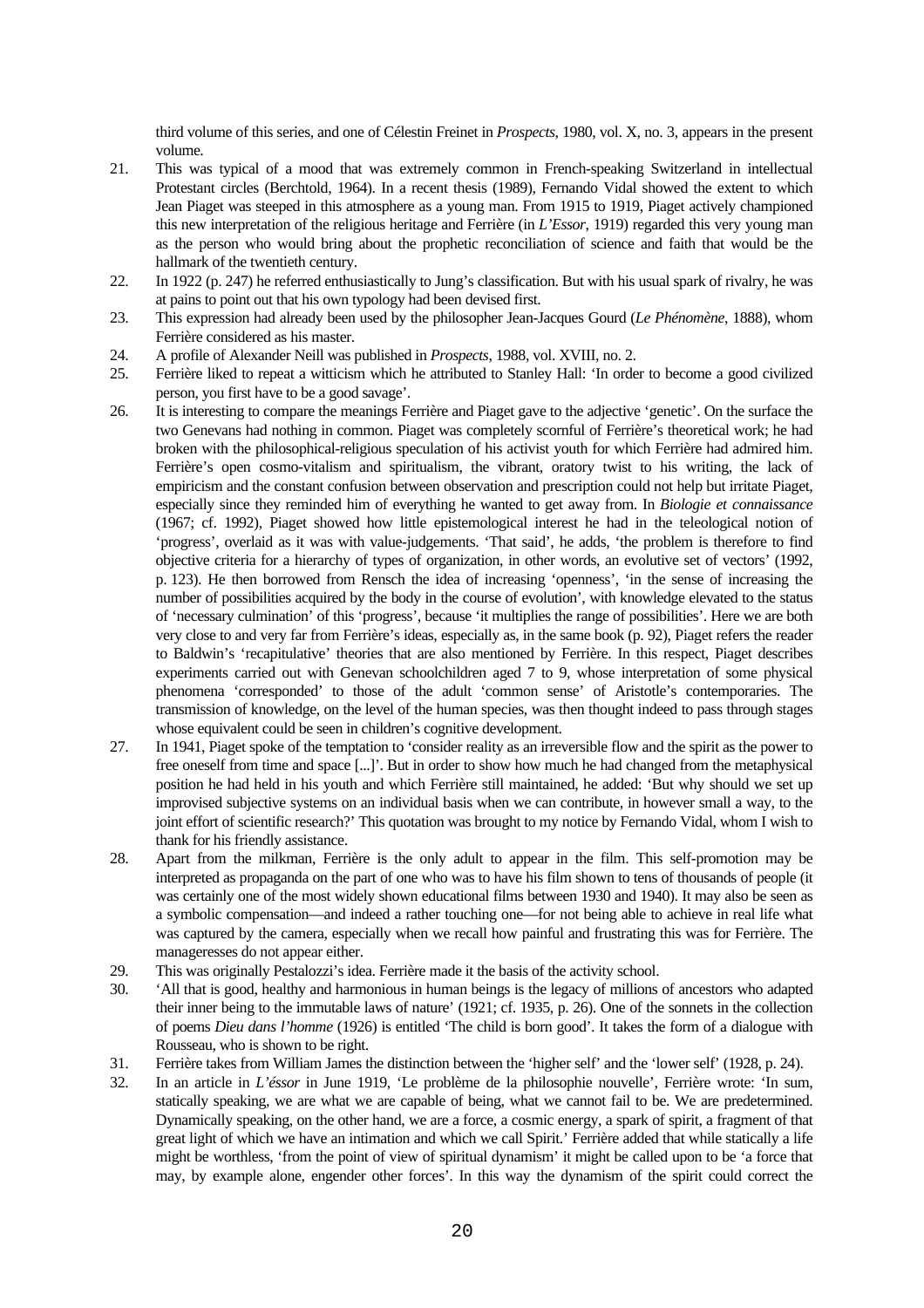unavoidably static part of the individual's heredity, social standing or circumstances. Ferrière knew that, 'statically speaking', by 1919 he was handicapped by his deafness, by the previous year's fire and by his financial ruin. How, with all those disadvantages, could he be anything but 'worthless'? This was the challenge that made him choose the dynamic 'jolt' through which his true worth would be revealed, without changing his static 'worthlessness'. However, when others made all values dependent on the 'static' aspect of things and places, they stigmatized in Ferrière the champion of a spiritualism which involved submitting to the social order as if it were a fatalistic *diktat* of 'nature'. And the detractors of his spiritualism did not fail to do this.

#### **Books by Adolphe Ferrière**

- *Petit journal*, 43 vols., 1918–60, unpublished.
- *Journal reconstitué*, 1879–1918, unpublished.
- *Mon grand journal*, 14 vols., 1930–60, unpublished.
- *Journal de notre petite classe*, 1921, unpublished.
- *Un destin en marge des autres*, 1953, unpublished.
- *Projet d'école nouvelle*. 1909. Neuchâtel, Foyer solidariste.
- *La loi biogénétique et l'éducation*. 1910. Geneva, Kündig.
- *La science et la foi*. 1910. Lugano, casa editricie del Coenobium; 2nd ed., expanded, Neuchâtel, Delachaux & Niestlé, 1912.
- *Biogenetik und Arbeitsschule*. 1912. Langensalza, Beyer & Söhne.
- *Les fondements psychologiques de l'école du travail*. 1914. Brussels, Imprimerie Rossel et fils.
- *La loi du progrès en biologie et en sociologie et la question de l'organisme social*. 1915, Paris, Giard & Brière.
- Preface to A. Faria de Vasconcellos. *Une école nouvelle en Belgique*. 1915. Neuchâtel, Delachaux & Niestlé.
- *Transformons l'école*. 1920. Basle, Azed. [Translated into Swedish, Spanish, Italian, Portuguese, Czech and Esperanto]; 2nd rev. ed. Paris, J. Oliven, 1947.
- *L'autonomie des écoliers, l'art de former des citoyens pour la nation et pour l'humanité*. 1921. Neuchâtel; Paris, Delachaux & Niestlé. [Translated into Italian, Spanish and Polish]
- *L'éducation dans la famille*. 1921. Neuchâtel; Geneva, Editions Forum. [Translated into Spanish, Romanian, German, Greek, Finnish, Turkish and Dutch]; 4th rev. ed. Lausanne, Editions du Secrétariat romand d'hygiène sociale et morale, 1935.
- *L'activité spontanée chez l'enfant*. 1922a. Geneva, Editions internationales populaires.
- *L'école active*. 1922b. 2 vols. Neuchâtel; Geneva, Editions Forum. [Translated into Romanian, Spanish, Italian, German, Serbo-Croat, Japanese, Portuguese, English, Urdu and Hindi]; new, completely rev. ed. 1946.
- *Notice sur les problèmes de la psychologie génétique et sur les applications de cette science à l'éducation et à l'économie sociale*. 1923. Geneva, Imprimerie du Commerce; new, rev. ed.
- *L'avenir de la psychologie génétique et l'éducation*. Geneva, Société générale d'imprimerie, 1930.
- *La pratique de l'école active*. 1924. Neuchâtel; Geneva, Editions Forum. [Translated into Russian, Portuguese, Italian and Spanish]
- *La coéducation des sexes.* 1926. Geneva, Imprimerie générale. [Translated into Spanish]
- *Dieu dans l'homme, sonnets* (under the pseudonym of Dr Frédéric Emmanuel). 1926. Geneva, Editions de la Petite Fusterie.
- *Le grand coeur maternel de Pestalozzi*. 1927. Paris, Groupe français d'éducation nouvelle. [Translated into Spanish]; new ed. Yverdon, Centre de documentation et de recherche Pestalozzi, 1983.
- *Le progrès spirituel*. 1927. Geneva, Editions Forum. [Translated into Spanish, German and Portuguese]
- *La liberté de l'enfant à l'école active*. 1927. Brussels, Lamertin. [Translated into Spanish]

*Trois pionniers de l'éducation nouvelle*. 1928. Paris, Flammarion. [Translated into Spanish]

- *L'école sur mesure à la mesure du maître*. 1931. Geneva, Ateliers Atar. [Translated into Serbo-Croat, Italian and Spanish]
- *Caractérologie typocosmique*. 1932. Geneva; Paris, Atar and Bureau français d'éducation nouvelle.
- *Cultiver l'énergie*. 1933a. Saint-Paul, Editions de l'Imprimerie à l'école.

- *Pour un plan suisse du travail au-dessus des partis: essai de sociologie pure appliquée à l'actualité*. 1935. Lausanne; Zurich, Guilde du Livre Gutenberg.
- *La forge de l'esprit, sonnets*. 1936. Imprimerie de Nessonvaux (Belgium).

Un foyer: 'Chez Nous'. 1933b. In: *Pour l'ère nouvelle*, vol. XII, no. 86, p. 76–79.